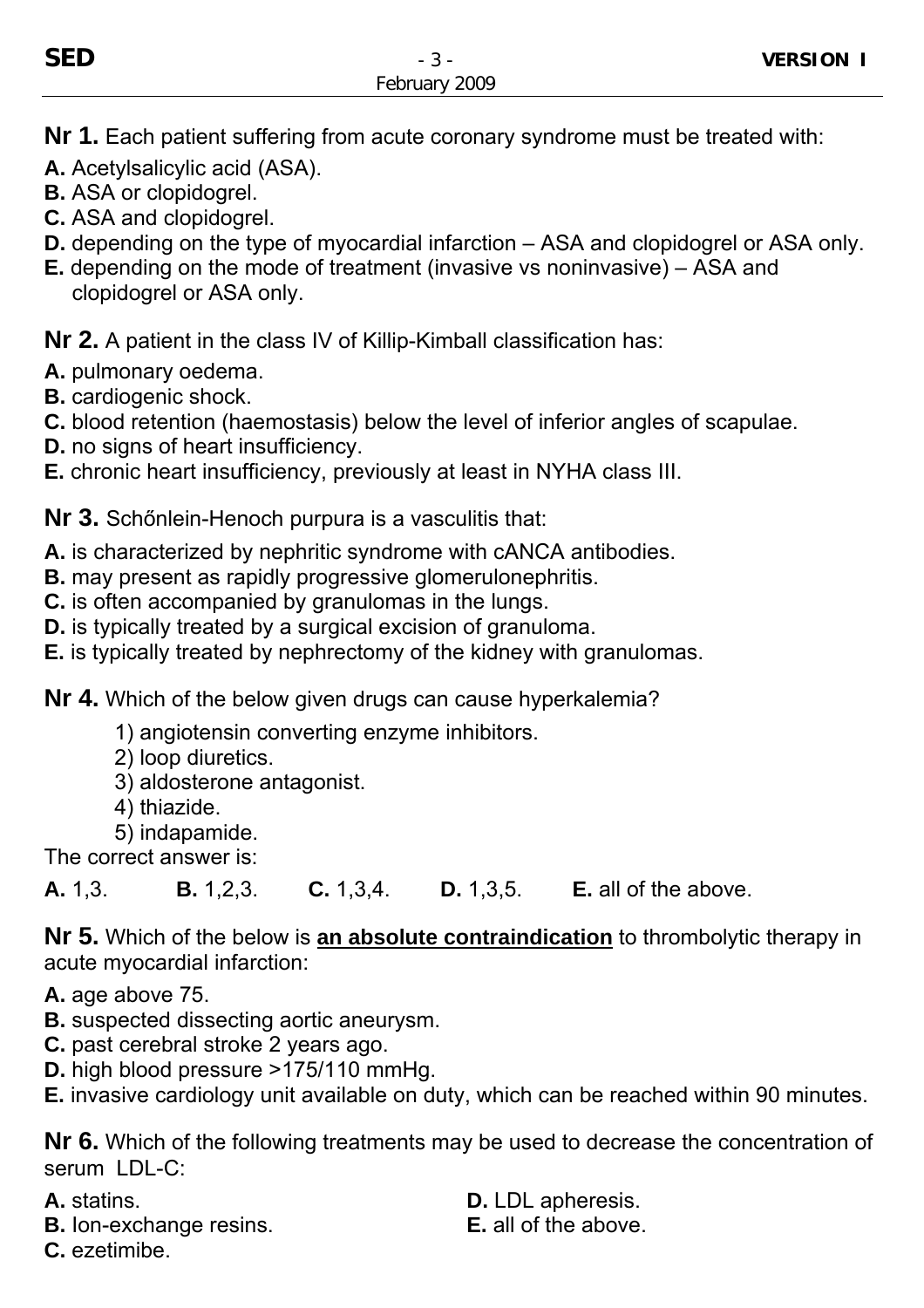- **Nr 7.** Choose the symptoms most suggestive for renovascular hypertension:
- **A.** obesity, somnolence and fatigue during the day, morning headaches, lack of pulse on femoral arteries.
- **B.** atrophic skin striae, hirsutism, petechie, thin extremities.
- **C.** paroxysmal high blood pressure with pallor, heavy sweating, palpitations and anxiety.
- **D.** severe, treatment-resistant hypertension, malignant hypertension, and most of all vascular murmur in epigastrium.
- **E.** family history of renal diseases, recurrent infections of urinary tract, excessive use of analgesic drugs.

**Nr 8.** The most effective treatment of atrioventricular node reentry tachycardia (AVNRT) is:

- **A.** psychological consultation, possibly followed by group psychotherapy.
- **B.** surgical treatment.
- **C.** transcutaneous ablation.
- **D.** treatment with cephalosporins.
- **E.** treatment with atropine.

**Nr 9.** A 28-year-old male, a football player, visited the hospital admission room because of stabbing pain in the chest lasting for few days. The pain's intensity was increasing with breathing. At physical examination percussion note was hyperresonant and breath sounds were diminished on one side. Tuberculin test was 10 mm in diameter, ESR 15 mm/1 h, WBC 8 x 10<sup>3</sup>/l, platelets 200 x 10<sup>3</sup>/l, D-dimers 500 g/l, prothrombin index 90%.

What is the **most probable** diagnosis ?

- **A.** tuberculous pleuritis.
- **B.** tuberculous cavity.
- **C.** chronic pulmonary artery embolism.
- **D.** pneumothorax.
- **E.** pleuritis sicca.

**Nr 10.** A 46-year-old female patient was admitted to hospital due to unproductive cough, shortness of breath, elevated body temperature up to 38  $^{\circ}$ C. The symptoms had lasted for few days before admission. Physical examination was normal. Skin prick tests for house dust and house dust mites were positive. Spirometric values were: FVC 70% of predicted value, FEV1%VC 75%. Inhalation provocation test did not reveal bronchial hyperreactivity. On chest X-ray interstitial infiltrations were visible. Hemoglobin 11 g/dl, bilirubin 2 mg %, CRP 32 mg/l (upper normal limit 10 mg/l). What is the **most probable** diagnosis ?

- 
- **C.** common cold.
- A. asthma exacerbation. **D.** pneumococcal pneumonia.
- **B.** COPD exacerbation. **E.** mycoplasmatic pneumonia.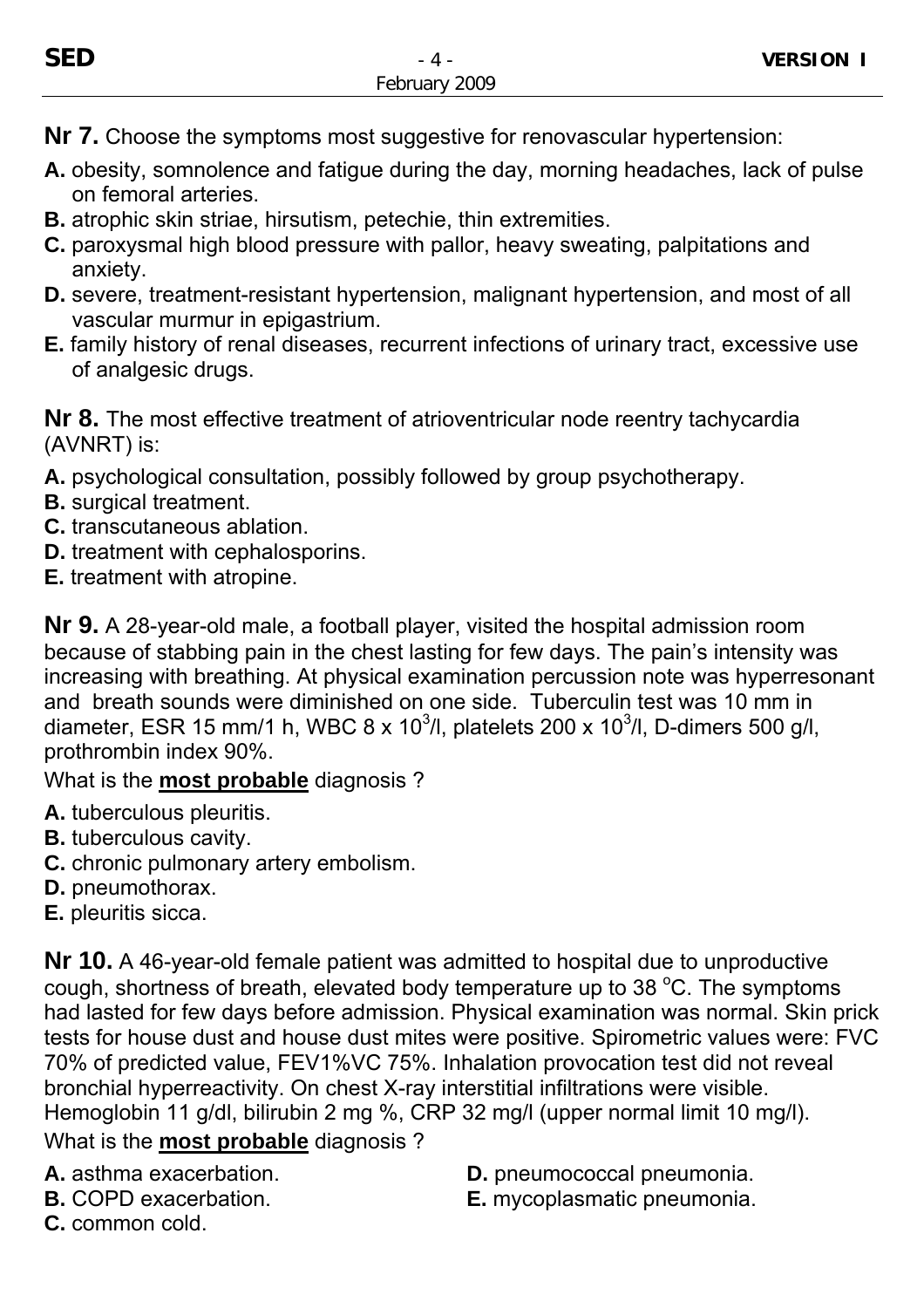| <b>SED</b>                            |                                                        | $-5-$                                                        |                                                                | <b>VERSION I</b>                                                                                  |
|---------------------------------------|--------------------------------------------------------|--------------------------------------------------------------|----------------------------------------------------------------|---------------------------------------------------------------------------------------------------|
|                                       |                                                        | February 2009                                                |                                                                |                                                                                                   |
|                                       |                                                        | <b>Nr 11.</b> The risk factors for pancreatic carcinoma are: |                                                                |                                                                                                   |
| 1) smoking;<br>The correct answer is: | 2) acute pancreatitis;<br>3) chronic pancreatitis;     |                                                              | 5) AIDS.                                                       | 4) genetic predisposition;                                                                        |
|                                       |                                                        |                                                              |                                                                | <b>A.</b> 2,3,4. <b>B.</b> 1,3,4. <b>C.</b> 1,2,3,4. <b>D.</b> 1,2,4. <b>E.</b> all of the above. |
|                                       |                                                        |                                                              |                                                                | <b>Nr 12.</b> Dullness on percussion suggests decreased content of air in the lung due to:        |
| The correct answer is:                | 1) pneumonia;<br>2) pleural effusion;<br>3) emphysema; |                                                              | 4) athelectasis;<br>5) pneumothorax;<br>6) lung overinflation. |                                                                                                   |
| <b>A.</b> $1,5,6$ . <b>B.</b> 2,4.    |                                                        | C. 1, 2, 4.                                                  |                                                                | <b>D.</b> 4,5,6. <b>E.</b> all of the above.                                                      |
|                                       |                                                        |                                                              |                                                                | Nr 13. Which of the antituberculous drugs listed below are used as the first line                 |

| 1) isoniazid;    |                        |                                                                     | 4) fluorochinolons; |                              |
|------------------|------------------------|---------------------------------------------------------------------|---------------------|------------------------------|
| 2) ethionamid;   |                        |                                                                     | 5) ethambutol.      |                              |
| 3) streptomycin; |                        |                                                                     |                     |                              |
|                  | The correct answer is: |                                                                     |                     |                              |
|                  |                        | <b>A.</b> 1,2,3. <b>B.</b> 1,2,4. <b>C.</b> 2,4,5. <b>D.</b> 1,3,5. |                     | <b>E.</b> none of the above. |

**Nr 14.** It is recommended to check the effectiveness of antibiotic treatment of H. pylori infection by respiratory urea test:

**A.** 1 week after the end of treatment.

therapy:

- **B.** 2 weeks after the end of treatment.
- **C.** 6 weeks after the end of treatment.
- **D.** 6 months after the end of treatment.
- **E.** 12 months after the end of treatment.

**Nr 15.** A 53-year-old male patient with a few-year history of gastro-esophageal reflux disease complains of the exacerbation of esophageal burning (especially at night) with intermittent pain on swallowing (especially solid food). He has been treated from time to time with proton pump inhibitors in standard doses and neutralizing agents. The family physician should:

**A.** recommend sleeping with elevated upper part of the body.

- **B.** increase the dose of proton pump inhibitors.
- **C.** increase the dose of proton pump inhibitors and add  $H_2$  blocking agent before night.
- **D.** refer the patient urgently for gastrofiberoscopy.
- **E.** refer the patient for an X-ray of the upper part of the digestive tract.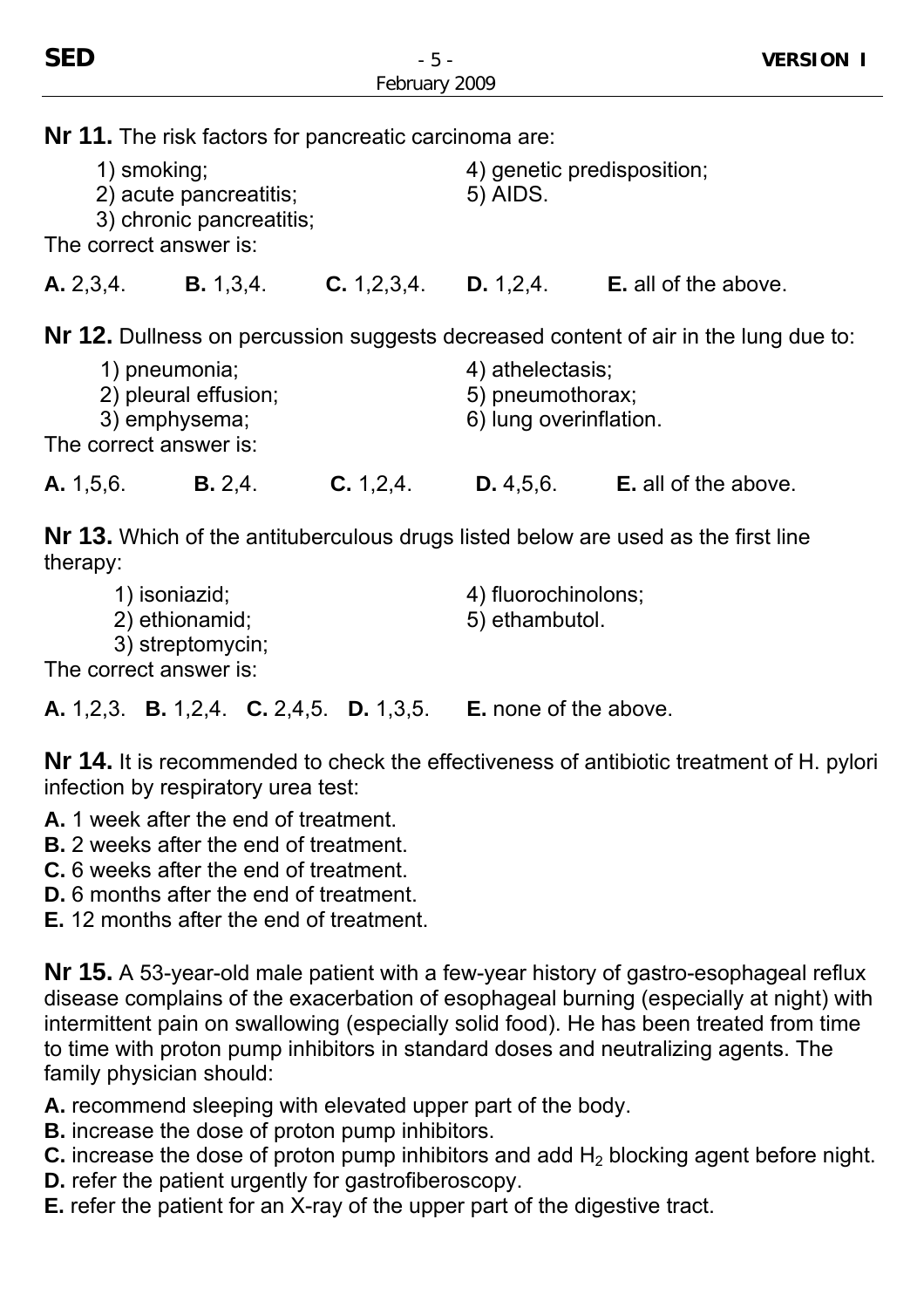**Nr 16.** Thyroid gland cancer originating from C cells is the cancer:

- **A.** medullary. **D.** anaplastic.
- 
- **B.** papillary. **E.** none of the above.

**C.** follicullar.

**Nr 17.** A 30-years old male patient suffering from colitis ulcerosa has reported 2-3 loose blood-stained stools daily for the last week. He denies high fever. In laboratory results anemia was not found. Colonoscopy revealed inflammation limited to rectal mucosa. Which of the treatment modes should be considered in this case:

- 1) oral corticosteroids;
- 2) hospital treatment on the specialized unit;
- 3) sulphasalazin or 5-ASA per os, 3-4 g daily;
- 4) out-patient treatment;
- 5) 5-ASA in rectal suppositories.

The correct answer is:

**A.** 1,2,3. **B.** 1,3,4. **C.** 1,3,5. **D.** 3,4,5. **E.** 2,3,5.

**Nr 18.** In acute disseminated intravascular coagulation (DIC) the following laboratory abnormalities can be found:

- **A.** thrombocytopenia.
- **B.** prolonged coagulation times (prothrombin time, activated partial thromboplastin time – APTT, thrombin time).
- **C.** decreased concentration of plasma fibrinogen.
- **D.** decreased concentrations of other coagulation factors in plasma.
- **E.** all are the above.

**Nr 19.** All statements considering malignant lymphoma are true, **except**:

- **A.** two peaks of morbidity are noted: in the age of 25-30 and 50-55.
- **B.** the risk of illness in a sibling of the same gender is increased by more than 10 times.
- **C.** lymph nodes located beneath the diaphragm (inguinal, retroperitoneal) are most frequently involved.
- **D.** loss of body weight of 10% during the last 6 months is a non-specific symptom.
- **E.** Increased activity of lactate dehydrogenase (LDH) and alkaline phosphatase are the markers of disease progression.

**Nr 20.** In a patient suffering from plasmocytoma, all laboratory abnormalities listed below can be met, **except**:

- **A.** polyglobulia.
- **B.** erythrocytes in rouleau formation (in about 50 % of patients).
- **C.** leucopenia (in 20 % of patients).
- **D.** increased serum β<sub>2</sub> microglobulin (prognostic factor).
- **E.** hypercalcemia (in about 30 % of patients at first diagnosis).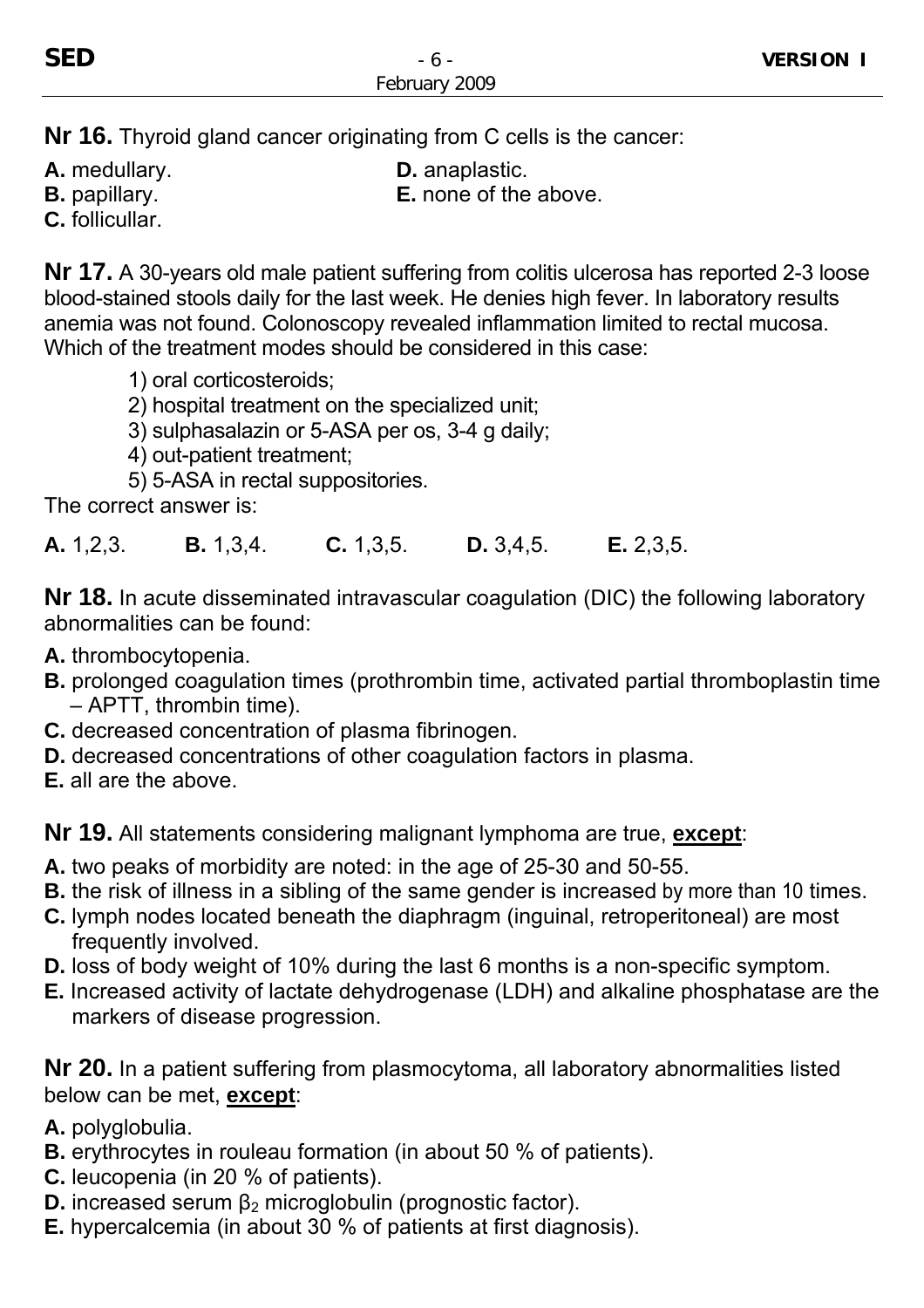| <b>SED</b>                     |                                                                                                                                                                  | $-7 -$                                                              | <b>VERSION I</b>                                                                                    |
|--------------------------------|------------------------------------------------------------------------------------------------------------------------------------------------------------------|---------------------------------------------------------------------|-----------------------------------------------------------------------------------------------------|
|                                |                                                                                                                                                                  | February 2009                                                       |                                                                                                     |
|                                |                                                                                                                                                                  | Nr 21. Which of the following are symptoms of megaloblastic anemia: |                                                                                                     |
| The correct answer is:         | 1) hands and feet paraesthesie;<br>3) leucopenia;                                                                                                                | 2) slight yellowish skin discoloration;                             | 4) erythrocytes microcytosis;<br>5) reticulocytosis.                                                |
|                                |                                                                                                                                                                  |                                                                     | <b>A.</b> 1,2,3,4. <b>B.</b> 1,2,3. <b>C.</b> 1,3,5. <b>D.</b> 1,3,4,5. <b>E.</b> all of the above. |
| feature of:<br>D. amyloidosis. | A. minimal-change glomerulopathy.<br><b>B.</b> focal hyalinizing glomerulonephritis.<br><b>C.</b> membranous nephropathy.<br><b>E.</b> acute glomerulonephritis. |                                                                     | Nr 22. Erythrocyturia with the presence of erythrocytic (blood) casts is a common                   |
|                                |                                                                                                                                                                  |                                                                     | $\mathsf{Nr}\,23$ . Glomerulonenhritis is one of the most common chronic renal diseases and is a    |

**S.** Glomerulonephritis is one of the most common chronic renal diseases and is common complication of diabetes.

- **A.** both parts of the sentence are true.
- **B.** only first is true.
- **C.** only second is true.
- **D.** diabetes may predispose to glomerulonephritis.
- **E.** glomerulonephritis is a rare disease today.

**Nr 24.** Which of the serum antibodies are characteristic of Goodpasture syndrome:

- **A.** c-ANCA. **D.** ANA.
- **B.** p-ANCA. **E.** none of the above.
- 

**C.** anti-GBM.

#### **Nr 25.** So called sterile leukocyturia **is not caused** by:

- **A.** mycobacterium tuberculosis infection.
- **B.** chlamydia infection.
- **C.** mycotic infection.
- **D.** infection with anaerobic bacteria.
- **E.** infection with Enterobacter spp.

**Nr 26.** The first line treatment of osteoporosis, apart from vitamin D and calcium supplementation, should include:

- **A.** estrogens in postmenopausal women. **D.** calcitonin.
- **B.** sulphasalazin. **E.** dexamethason.
- **C.** bisphosphonians.

**Nr 27.** Which of the drugs listed below should be chosen to modify the course of ankylosing spondylitis with peripheral joints involvement:

- 
- **B.** colchicine . **E.** prednisone.
- **C.** diclofenac.
- **A.** sulphasalazin. **D.** D-aminopenicillin.
	-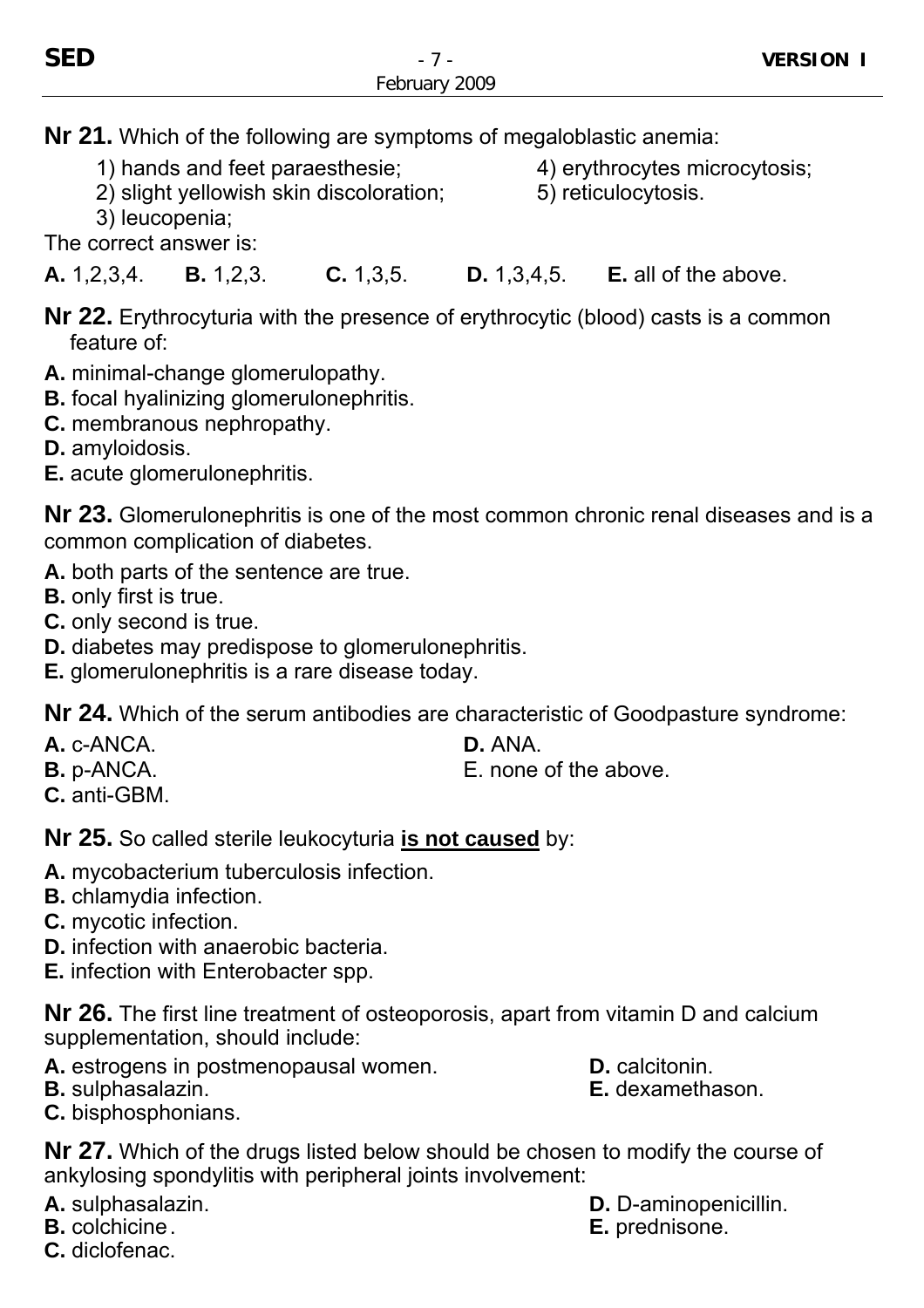**Nr 28.** Which of the below statements best characterize osteoporosis:

**A.** the disease results from insufficient supply of calcium and/or vitamin D.

- **B.** happens in elderly women only.
- **C.** is characterized by decreased bone mineral density.
- **D.** is characterized by decreased quality of bone tissue and increased susceptibility to fractures.
- **E.** C and D are true.

**Nr 29.** A 42-year-old female patient has been suffering from increased skin tension on face and hands for a few months. She has noticed the thinning of the lips, and radial wrinkles around her mouth have appeared recently. She complains of pain of hands and feet while contacted with cold water and during stress. In these instances the skin first becomes pale like a paper, than becomes bluish and finally redden. During meals she must drink substantially because of the problems with swallowing solid-like pieces. This picture is characteristic of:

- **A.** systemic sclerosis.
- **B.** dermatomyositis.
- **C.** rheumatoid arthritis.
- **D.** systemic lupus erythematodes.
- **E.** none of the above.

**Nr 30.** The most frequent symptom of renal cancer is:

**A.** pain in lumbar region. **D.** anemia.<br> **B.** haematuria. **B.** haematuria. **D. E.** systemic

**E.** systemic hypertension.

**C.** fever.

**Nr 31.** Complementary postoperative chemotherapy **is not** a routine (standard) procedure in case of:

- **A.** breast cancer.
- **B.** cancer of the colon.
- **C.** pancreatic cancer.
- **D.** non-small cell lung carcinoma.

**E.** C and D are true.

**Nr 32.** The dysfunction of the cardio-vascular system resulting from antineoplastic chemotherapy is not a common clinical problem, because drugs used in chemotherapy do not damage heart muscle cells. These sentences are:

- **A.** both true with casual nexus.
- **B.** both true without casual nexus.
- **C.** first false, second true.
- **D.** first true, second false.
- **E.** both false.

**Nr 33.** Tobacco smoking is most strongly related to the etiopathogenesis of:

**A.** renal cancer. **D.** melanoma.

- **B.** ovarian carcinoma. **E.** gastric cancer.
- **C.** breast cancer.
- 
-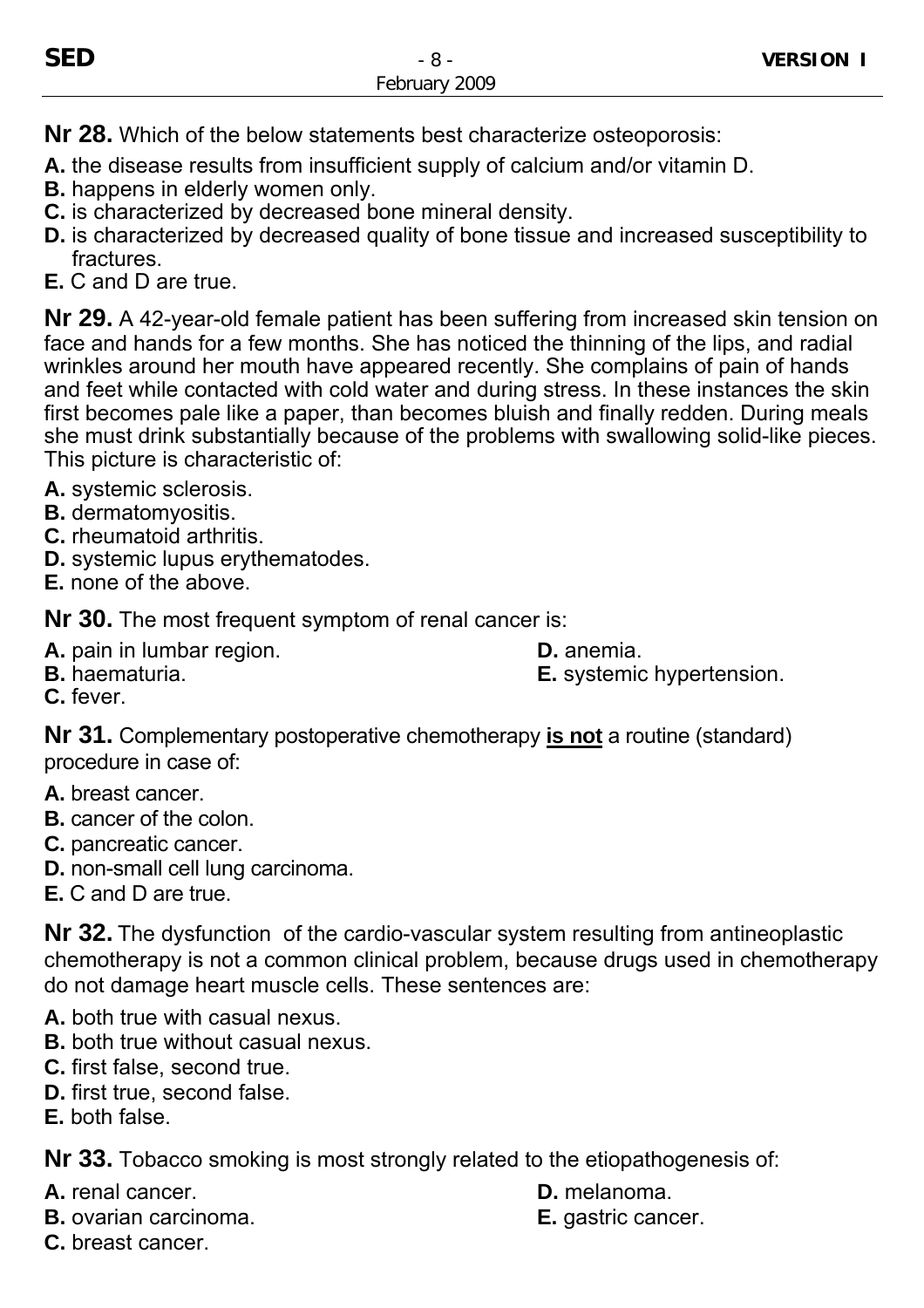**Nr 34.** A forest officer working in the area where rabies was detected was bitten by a wild fox. In order to prevent the disease he should be treated with:

- **A.** active and passive prevention (vaccine and specific gamma-globulin or anti-rabies serum).
- **B.** active prevention only because the risk of infection is low.
- **C.** passive prevention only because basic vaccination is included in the obligatory vaccination calendar.
- **D.** non-specific prevention only (surgical wound debridement) because wild foxes are not transmitting rabies.
- **E.** prevention may be postponed providing the patient is observed in the out-patient setting.

# **Nr 35.** Cytomegalovirus:

**A.** causes severe interstitial pneumonia in patients after bone marrow transplantation

- **B.** represents RNA-viruses.
- **C.** is susceptible to ribavirine.
- **D.** is one of etiologic factors of chronic hepatitis.
- **E.** has oncogenic properties.

**Nr 36.** Which statement considering metformin activity is true?

- **A.** It decreases glucose release to blood by inhibition of gluconeogenesis and glicogenolysis in the liver.
- **B.** It increases the cell susceptibility to insulin, by acting on the post-receptor signaling pathways for insulin.
- **C.** It induces insulin release.
- **D.** A and B are true.
- **E.** A and C are true.

# **Nr 37.** Peripheral edema may occur in:

- **A.** hyponatremia. **D.** hypothyreosis.
- **B.** hyperkalemia. **E.** C and D are true.
- -

**C.** hyperthyreosis.

**Nr 38.** The most frequent disease of the thyroid gland is:

- 
- **A.** toxic nodular goiter. **D.** thyroiditis.<br> **B.** Graves-Basedov disease. **D. E.** hypothyreosis. **B.** Graves-Basedov disease.
- -

**C.** neutral goiter.

**Nr 39.** The most frequent tumor of the pituitary gland is:

- **A.** hormonally inactive tumor.
- **B.** somatotrophinoma.
- **C.** thyreotrophinoma.
- **D.** prolactinoma.
- **E.** adrenocorticotrophinoma.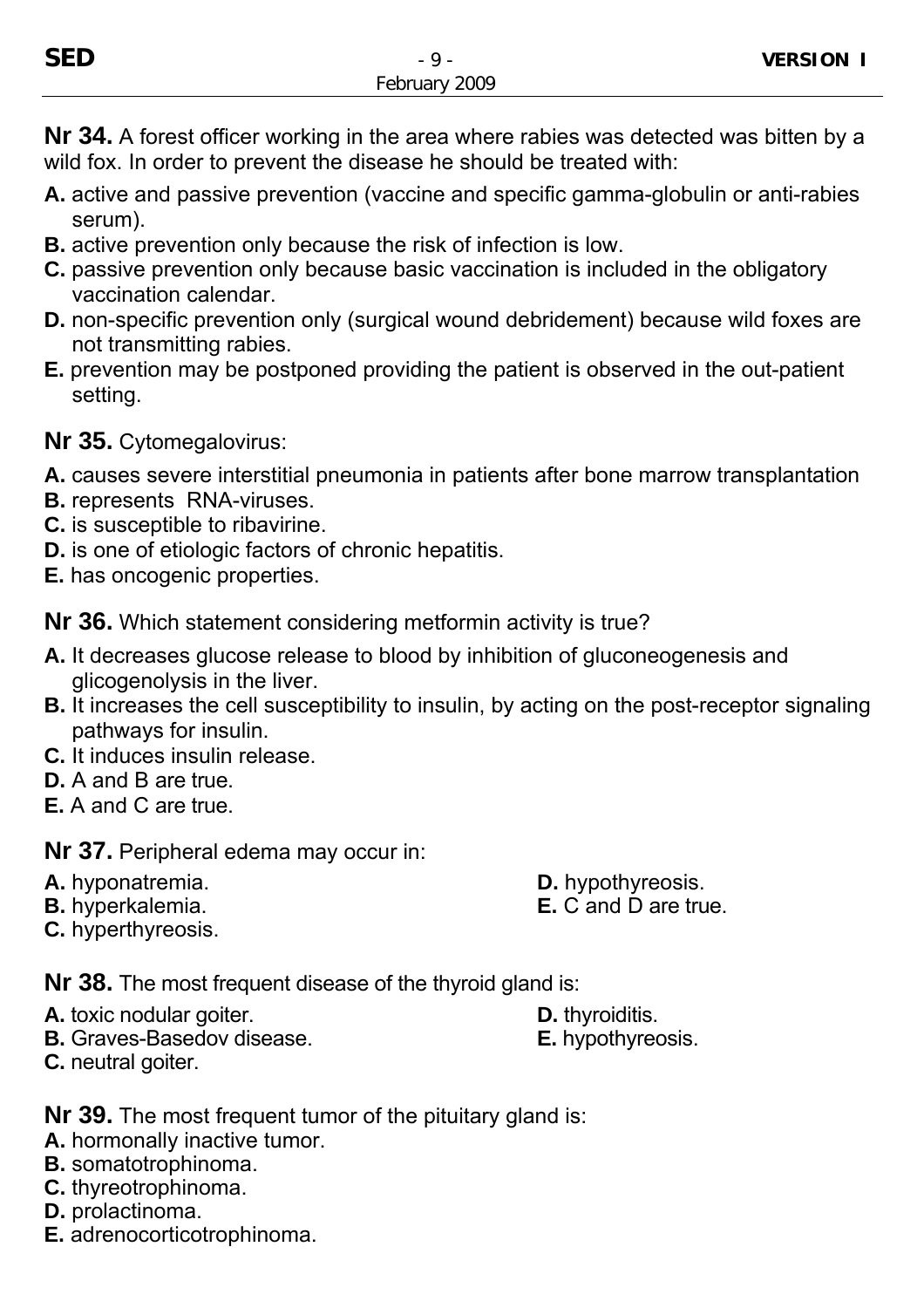**Nr 40.** A 10-year-old boy comes to GP and complaints of severe weakness and periodic headaches. Accurate anamnesis reveals an additional health problem which is polyuria that causes also the necessity of nocturnal miction. So far, as his mother reports, he has not been seriously ill and at present he does not take any medications. Laboratory findings:

WBC 5.68 K/μl, RBC 4.89 M/μ, Hgb 13.4 g/dl, HCT 38.8%, MCV 79.3 fl, MCH 27.4 pg, MCHC 34.5 g/dl, glucose (s) 4.7 mmol/l (86 mg/dl), creatinine (s) 1.83 mg/dl,

potassium (s) 6.2 mmol/l, sodium (s) 148 mmol/l, calcium (s) 2.3 mmol/l, phosphate (s) 2.2 mmol/l, total cholesterol (s) 174 mg/dl, triglycerides (s) 110 mg/dl,

Urinalysis: specific weight (u) 1.007 g/ml, pH (u) 7.0, leukocytes (u) – absent, protein (u) – absent, glucose (u) – absent, ketone bodies (u) – absent, urobilinogen – within normal limits.

Point out the **most probable** diagnosis:

- **A.** kaliopenic nephropathy.
- **B.** hypocorticism.
- **C.** hypoparathyroidism.
- **D.** hypothyreosis.
- **E.** renal insufficiency.

**Nr 41.** From the stated below, choose the ones characteristic of Turner syndrome (45, X0):

1) gonadal dysgenesis;

2) hyperestrogenism;

3) hypogonadotrophic hypogonadism;

- 4) constitutional sexual development retardation;
- 5) mental retardation.

The correct answer is:

**A.** all of the above. **B.** 1. **C.** 1,3. **D.** 4,5. **E.** none of the above.

**Nr 42.** The evaluation of electrolyte equilibrium parameters is justified in monitoring pharmacotherapy of the following drugs:

| 1) adiuretin;          | 4) vitamin $D_3$ ; |
|------------------------|--------------------|
| 2) furosemide;         | 5) statins.        |
| 3) spironolactone;     |                    |
| The correct answer is: |                    |

- **A.** all of the above. **D.** 3,4,5.
- 
- **C.** 1,3,5.

**B.** 1,2,3,4. **E.** none of the above.

**Nr 43.** A physical examination of a child reveals lack of a femoral arterial pulse in both inferior limbs. Of which of the congenital heart diseases is this sign characteristic?

- **A.** aortal stenosis.
- **B.** hypertrophic cardiomyopathy.
- **C.** coarctation of the aorta.
- **D.** tetralogy of Fallot.
- **E.** mitral stenosis.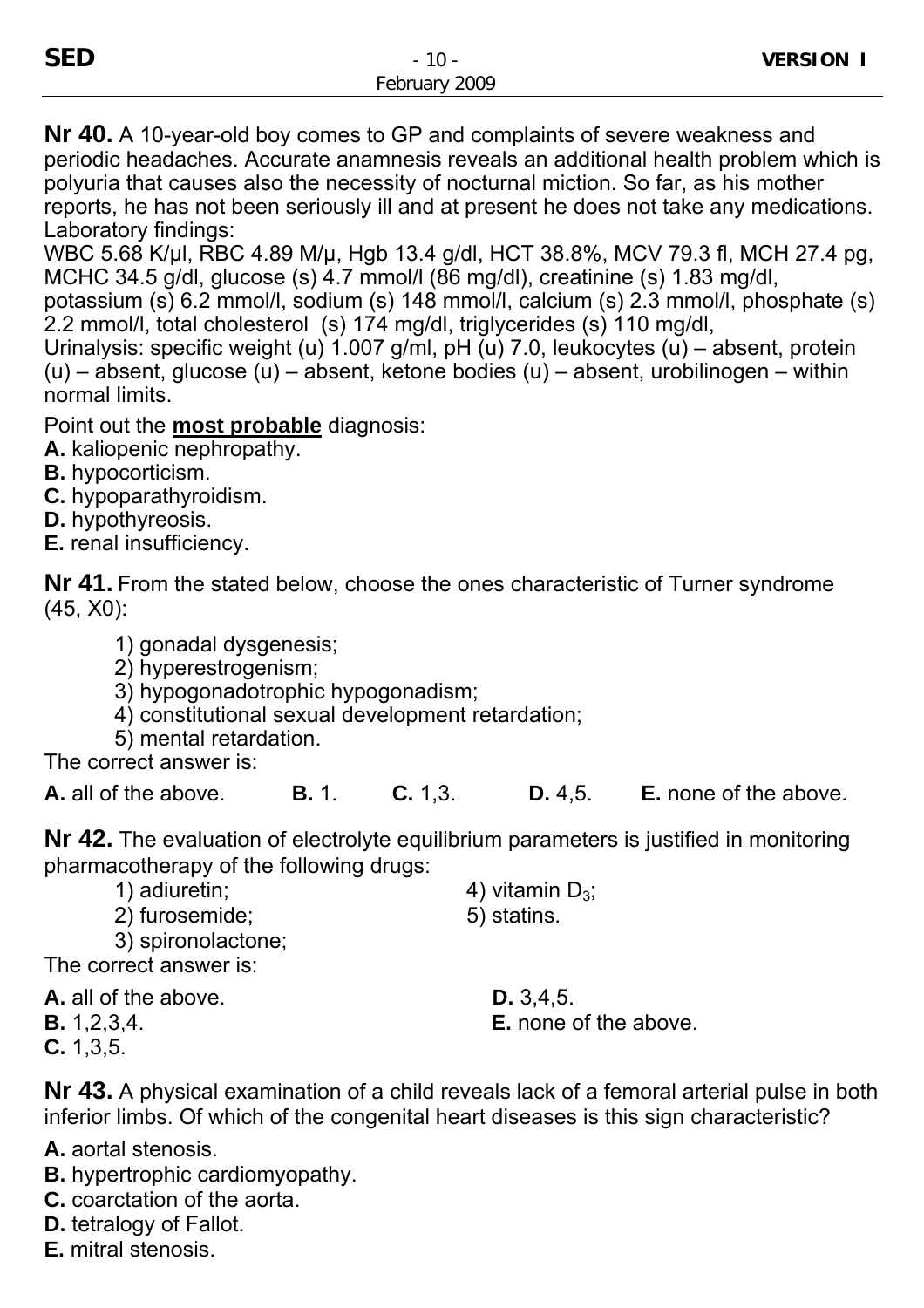### **Nr 44.** The **contraindication** to lactulose administration is**:**

- **A.** hepatic encephalopathy.
- **B.** galactosaemia.
- **C.** functional constipation.
- **D.** IBS (irritable bowel syndrome).
- **E.** phenylketonuria.

**Nr 45.** A 4-year-old child developed fever up to 39  $^{\circ}$ C lasting 4 days with the symptoms of upper respiratory tract infection. Garland-like, red, erythomateous and maculate lesions appeared on his face and limbs. Blood cell count revealed leucopenia with lymphocytosis. This clinical situation mostly indicates:

- 
- 

**A.** rubella. **D.** allergic rash.

**B.** measles. **E.** infectious erythema.

**C.** erythema subitum.

**Nr 46.** Prophylaxis plays the most important role in the treatment of bronchial asthma in small children and in decreasing the number of exacerbations. Which of the following statements concerning prophylactic strategies **is false?**

- **A.** Allergen prophylaxis is suggested if there exists an obvious relation between allergen exposition and clinical symptoms.
- **B.** Only constant allergen elimination gives the prophylactic effect.
- **C.** It is necessary to perform the skin tests to confirm the role of allergens in clinical symptoms development.
- **D.** A well balanced diet and preventing obesity are the crucial elements in prophylaxis.
- **E.** Physical activity is contraindicated; active training is not recommended.

**Nr 47.** Facial dysmorphia, cholestatic jaundice, pulmonary valve stenosis, vertebral column defects, posterior embryotoxon are the characteristic features of:

- 
- A. Alagille syndrom. **D. Crigler-Najjar syndrom.**
- 
- **B.** Byler syndrom. **E.** Budd-Chiari syndrom.
- **C.** Zieve's syndrom.

**Nr 48.** Point out which of the following clinical situations **are not contraindications** for vaccination:

- 1) atopic dermatitis;
- 2) angina;
- 3) hypoalimentation (low body mass);
- 4) hypersensitivity to the vaccine components;
- 5) prolonged jaundice of the newborn.

The correct answer is:

**A.** 1, 2, 3. **B.** 1, 3, 5. **C.** 2, 3, 4. **D.** 3, 4, 5. **E.** 4, 5.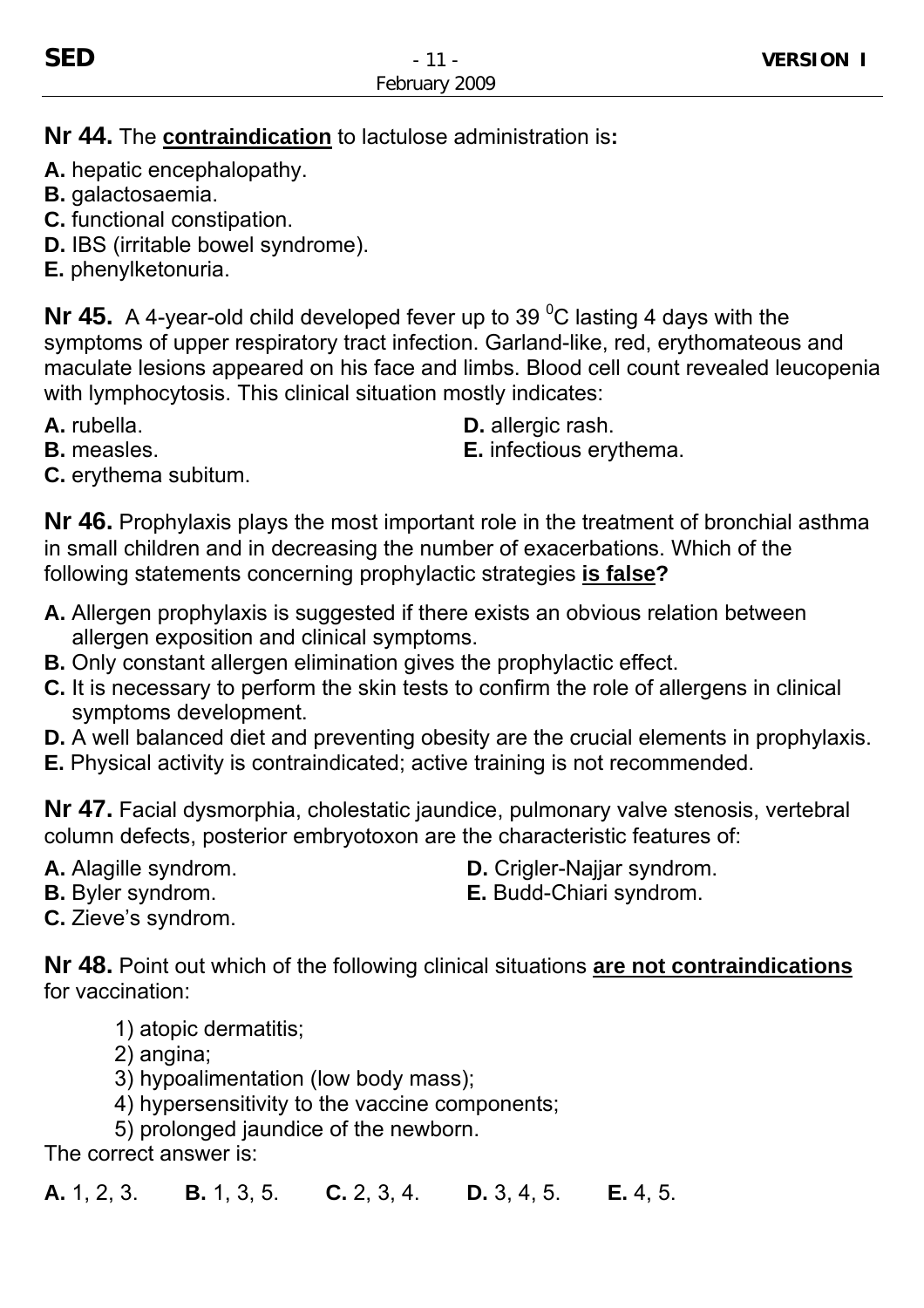**Nr 49.** Point out which of the mentioned below laboratory results **is not characteristic** of AIDS?

**A.** the decreased number of CD4 lymphocytes.

**B.** an increased IgG fraction.

**C.** the presence of RNA HIV revealed by PCR.

**D.** the presence of antigen after 24 hours.

**E.** an increased IgE fraction.

**Nr 50.** Which of the following decides in the diagnosis of Hirschprung's disease in older children:

- **A.** anamnesis and physical examination.
- **B.** abdominal ultrasound examination.
- **C.** barium enema.
- **D.** a suction biopsy and histological examination.

**E.** all of the above.

**Nr 51.** Which of the mentioned below imaging tests assures the correct diagnosis of the urinary tract infection?

- **A.** abdominal ultrasound.
- **B.** scintigraphy.
- **C.** plain abdominal film (plain abdominal X-ray).
- **D.** miction cystourethrography.
- **E.** none of them.

**Nr 52.** Which **does not** appear in the model of recommended strategy in diseases of civilization prevention (so called pyramid)**:**

- **A.** vegetables and fruits in diet.
- **B.** preferential plant fats intake.
- **C.** whole-meal bread consumption.
- **D.** systematic physical activity.
- **E.** avoidance of stressful situations.

**Nr 53.** During routine laboratory tests done before freezing umbilical blood in the Tissue Bank anti-HCV antibodies were found in a neonate. Choose the true statement concerning the child.

- **A.** based on the presence of anti-HCV antibodies in the serum of a neonate only active infection with this virus can be determined.
- **B.** in the child active HCV infection can be diagnosed.
- **C.** in order to confirm the infection the test for anti-HCV antibodies should be repeated after 2 months.
- **D.** in order to confirm the infection HCV RNA in neonate's serum should be evaluated.
- **E.** in order to confirm the infection HCV RNA in mother's serum should be evaluated.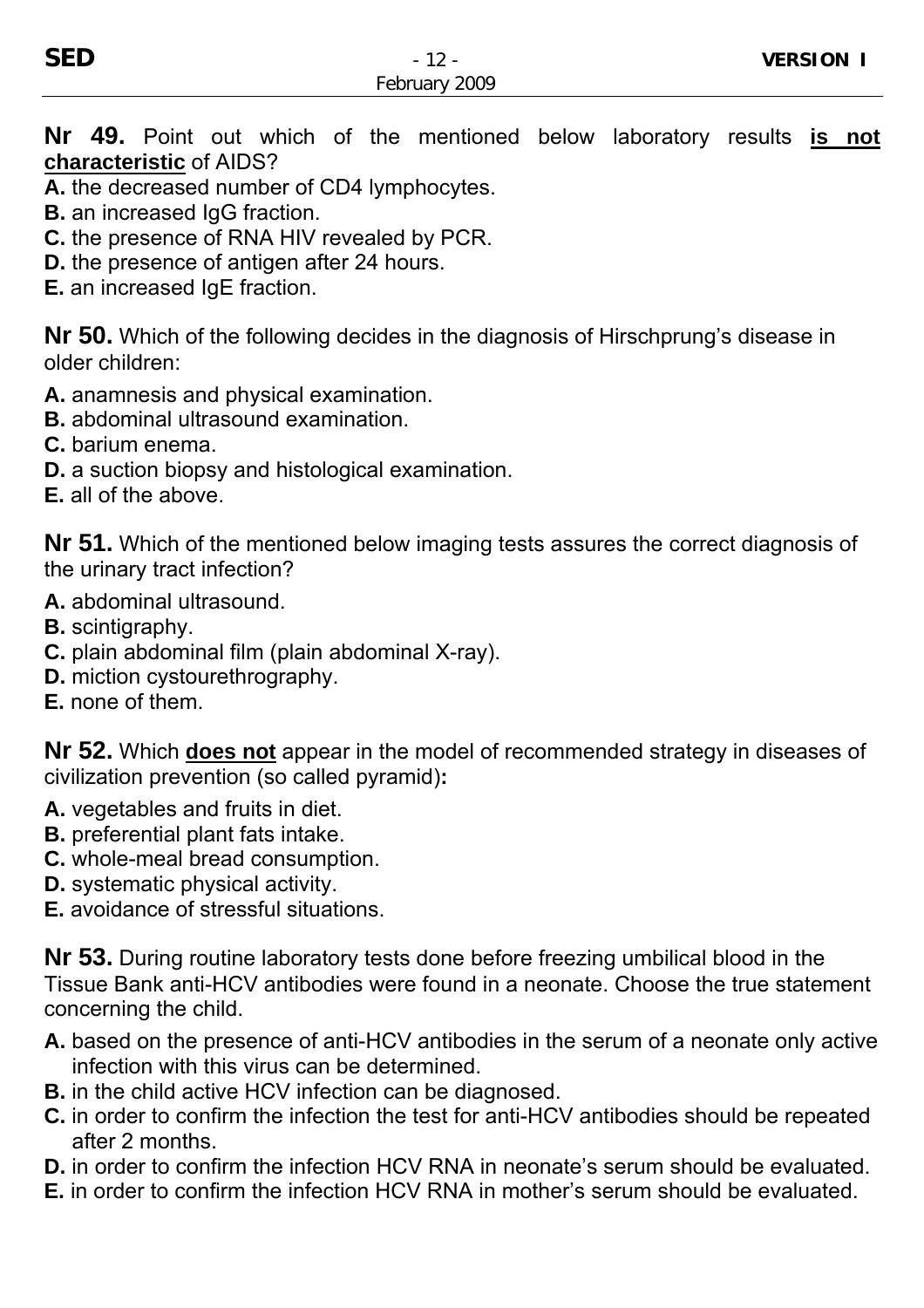| <b>VERSION I</b> |  |
|------------------|--|
|------------------|--|

**Nr 54.** The Prophylactic Vaccination Programme obligatory in Poland in 2007 expected measles, mumps and rubella vaccine to be ordered:

- 1) in neonatal period;
- 2) in 12 month old infants;
- 3) in children at the age of  $13 14$  months;
- 4) in children at the age of 7 years;
- 5) in children at the age of 10 years.

The correct answer is:

**A.** 1,2. **B.** 2. **C.** 2,4. **D.** 3,4. **E.** 3,5.

**Nr 55.** Which of the following **do not belong** to the symptoms of hypoglycaemia?

- **A.** hunger, headache, weakness.
- **B.** dysphoria (behavioral disturbances), decreased concentration.
- **C.** tremor, tachycardia.
- **D.** paraesthesias, dysphasia.
- **E.** xerodermia, polydipsia.

**Nr 56.** Patent ductus arteriosus (PDA) constitutes approximately 10% of all congenital heart defects. Which of the following about PDA in older children **are incorrect**?

**A.** the ratio of PDA rate in girls to its rate in boys is 1 : 3.

**B.** in children with PDA abrupt pulse is observed.

**C.** continuous machine-like pulmonary murmur is present.

- **D.** increased pulmonary blood flow is observed.
- **E.** enlargement of left atrium and left ventricle is present.

**Nr 57.** A mother noticed in a 3-month-old infant gradually increasing retardation in psychomotor development, progressive muscular hypotonia, eczema type skin lesions, sporadic vomiting and "mouse smell" of sweat and urine. **The most probable** diagnosis is:

- **A.** tyrosinaemia.
- **B.** hyperglycineamia.
- **C.** phenylketonuria.
- **D.** homocystinuria.
- **E.** organic acidosis.

**Nr 58.** The most common clinical symptoms in a child with leukaemia are: pallor, fever and haemorrhagic diathesis, and in the blood cell count: anaemia and thrombocytopenia. These are related to displacing proper haemopoietic cells by expanding malignant cells (blasts).

- **A.** both sentences are true and remain in causal relation.
- **B.** both sentences are true but without a causal relation.
- **C.** both sentences are false.
- **D.** the first sentence is true, the second is false.
- **E.** the second sentence is true, the first is false.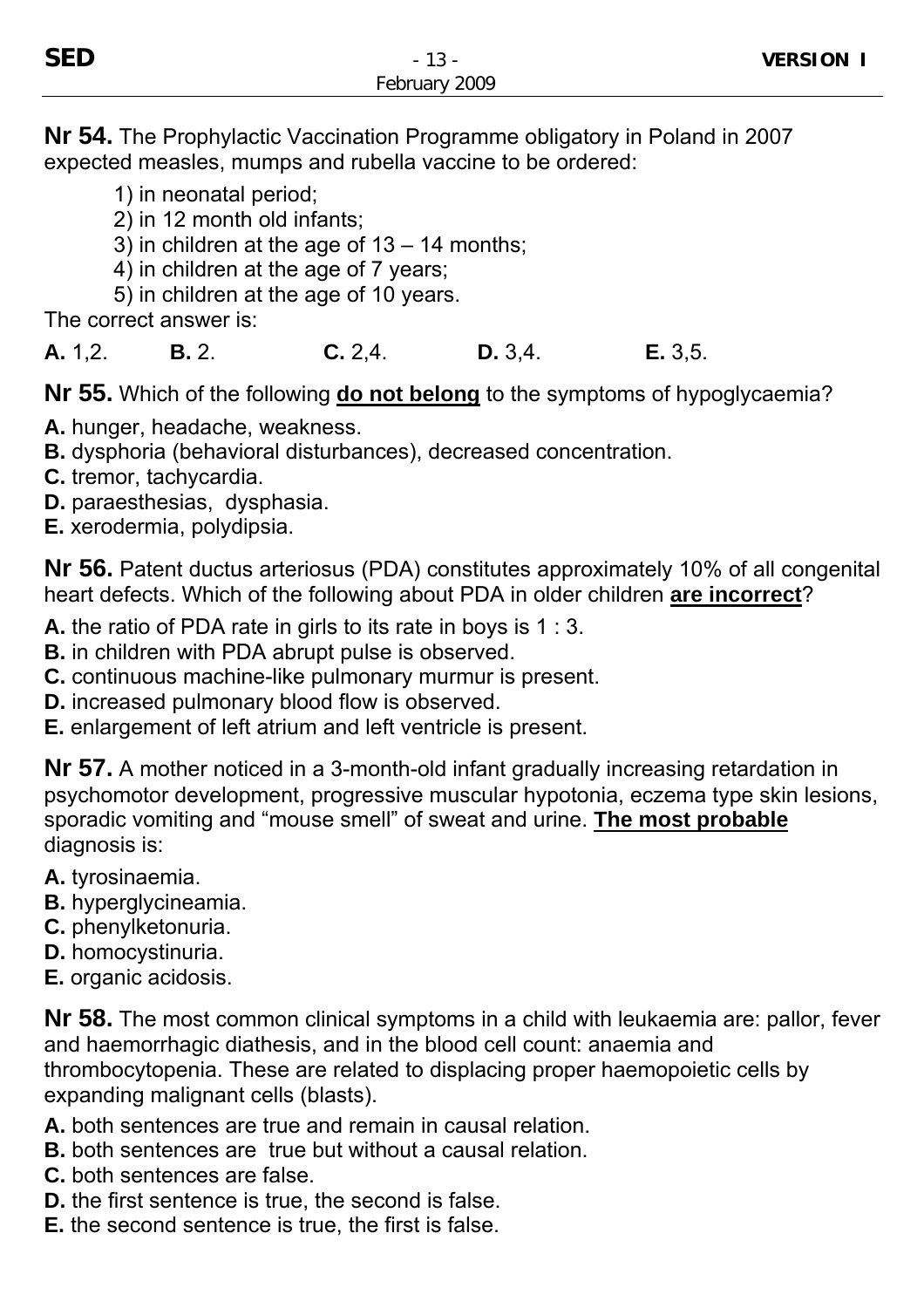**Nr 59.** In case of hypolactasia (lactose intolerance) after excessive overload of the alimentary system e.g. drinking 250 ml of milk symptoms of lactose intolerance can occur (abdominal cramps, flatulence, rumbling, diarrhoea, vomiting). Point out which of the mentioned below tests reflects best the total pool of intestinal lactose activity:

- **A.** blood glucose curve after lactose ingestion.
- **B.** evaluation of lactase activity in intestinal biopsy.
- **C.** hydrogen breath test after lactose ingestion.
- **D.** radiological small bowel follow-through after lactose ingestion.
- **E.** histochemical evaluation of lactase in intestinal biopsy.

**Nr 60.** Coryza (suffles), impeded breathing in neonates and infants can be caused by:

**A.** retention of mucous secretion in nasal ducts.

- **B.** oedema of nasal ducts mucosa.
- **C.** partial choanal atresia.
- **D.** partial atresia of anterior nares (nostrils).
- **E.** concomitant cleft palate.

**Nr 61.** The newborn eye:

- **A.** is usually hypermetropic.
- **B.** is usually myopic.
- **C.** is emetropic.
- **D.** becomes emetropic in the first week of life.
- **E.** remains open for most of a day.

**Nr 62.** Retinoblastoma:

- 1) is a tumour of the eye;
- 2) most often develops in children above 2 years of age;
- 3) is the most common intraocular tumour of childhood;
- 4) in imaging examinations is characterized by the presence of strongly calcified lesions;

5) similarly to cataract and Coat's disease belongs to leucorias. The correct answer is:

**A.** 3, 4, 5. **B.** 2, 3, 5. **C.** 1, 2, 4. **D.** 3, 5. **E.** 3, 4.

**Nr 63.** Which grains are used in gluten-free diet?

| $1)$ rice;             | $5)$ corn;    |  |
|------------------------|---------------|--|
| $2)$ wheat;            | $6)$ rye;     |  |
| 3) millet;             | 7) buckwheat; |  |
| $4)$ soya;             | 8) oats.      |  |
| The correct answer is: |               |  |

**A.** 1, 3, 4, 5, 7. **B.** 1, 4, 5, 7. **C.** 4, 5, 7, 8. **D.** 2, 3, 6. **E.** 1, 3, 4, 5.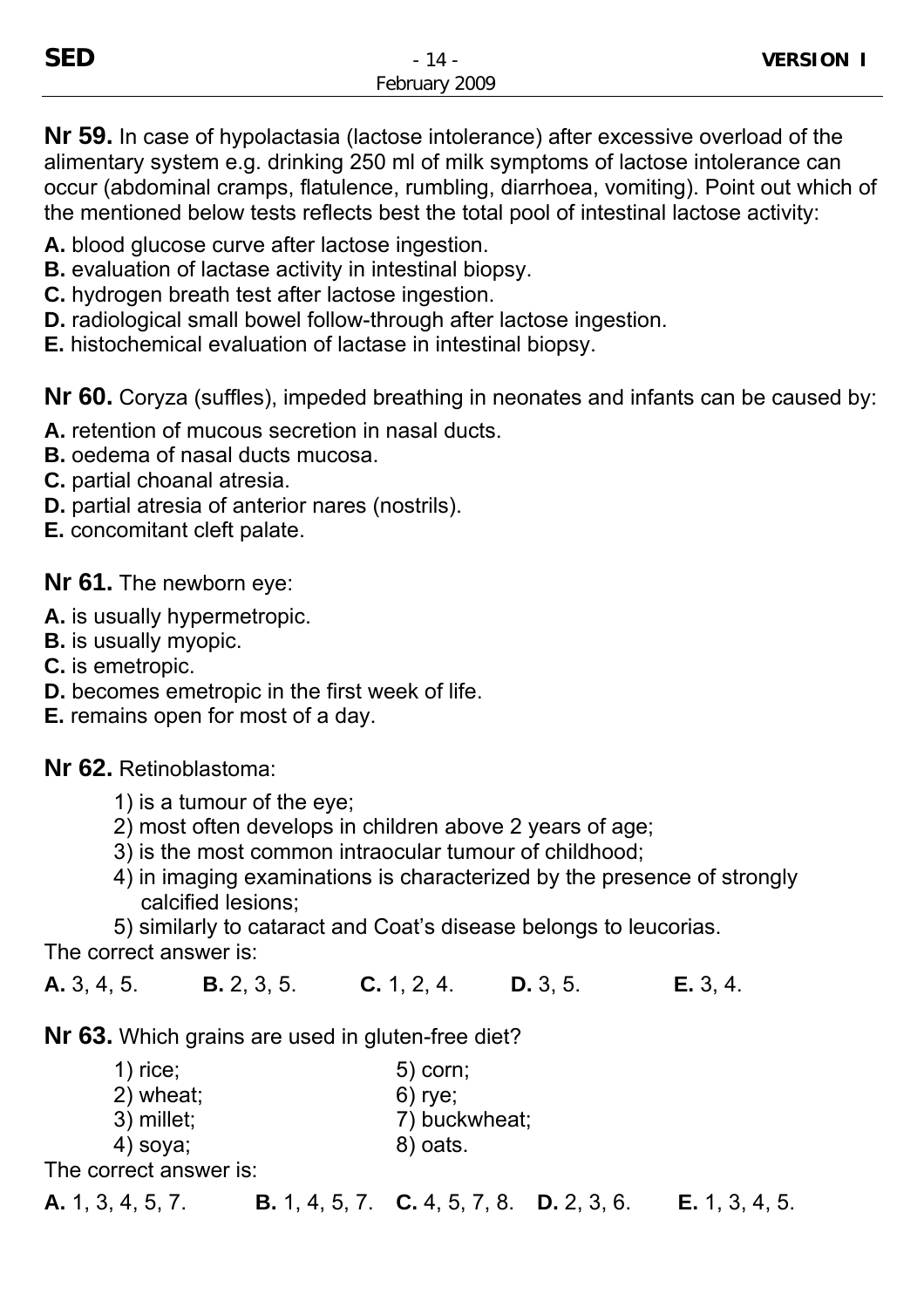**Nr 64.** The characteristic audible sign of congenital atrial defect is:

- **A.** splitting of  $S_2$  at the pulmonary valve.
- **B.** pulmonary ejection murmur.
- **C.** louder pulmonary component of the second sound.
- **D.** constant diastolic-systolic murmur, so called "machinary" murmur at the pulmonary valve.
- **E.** holosystolic murmur radiating laterally.

# **Nr 65.** The symptoms of gluten enteropathy **do not include**:

- **A.** macrocytic anaemia.
- **B.** sideropenic anaemia.
- **C.** depression.
- **D.** gastro-oesophageal reflux disease (GERD).
- **E.** retardation of sexual maturation (pubescence retardation).

# **Nr 66.** The symptoms of food allergy **do not comprise**:

- 
- **A.** diarrhoea. **D.** regurgitation.
- **B.** constipation. **E.** nasal polyps.
	-

**C.** irritability.

**Nr 67.** (1)Tracho-oesophageal fistula can be a cause of recurrent respiratory infections, (2) the diagnosis of this fistula can be based on the result of HRCT (high resolution computer tomography).

- **A.** 1 and 2 are true and they are in a cause-result relation.
- **B.** 1 and 2 are true without a cause-result relation.
- **C.** 1 true, 2 false.
- **D.** 1 false, 2 true.
- **E.** 1 and 2 false.

**Nr 68.** Drainage of the pleural cavity should be considered in:

- 1) aspiration pneumonia;
- 2) pleurisy;
- 3) pneumothorax;
- 4) pulmonary hemosiderosis;
- 5) pyothorax.

The correct answer is:

**A.** 2,3. **B.** 1,2,3. **C.** 2,3,5. **D.** 1,2,3,5. **E.** all of the above.

**Nr 69.** Which of the following lesions of the large intestine is characterized by the highest risk of malignant transformation?

- **A.** tubulovillous adenoma.
- **B.** villous adenoma.
- **C.** tubular adenoma.
- **D.** hyperplastic tumor.
- **E.** all of the above have similar risk of malignant transformation.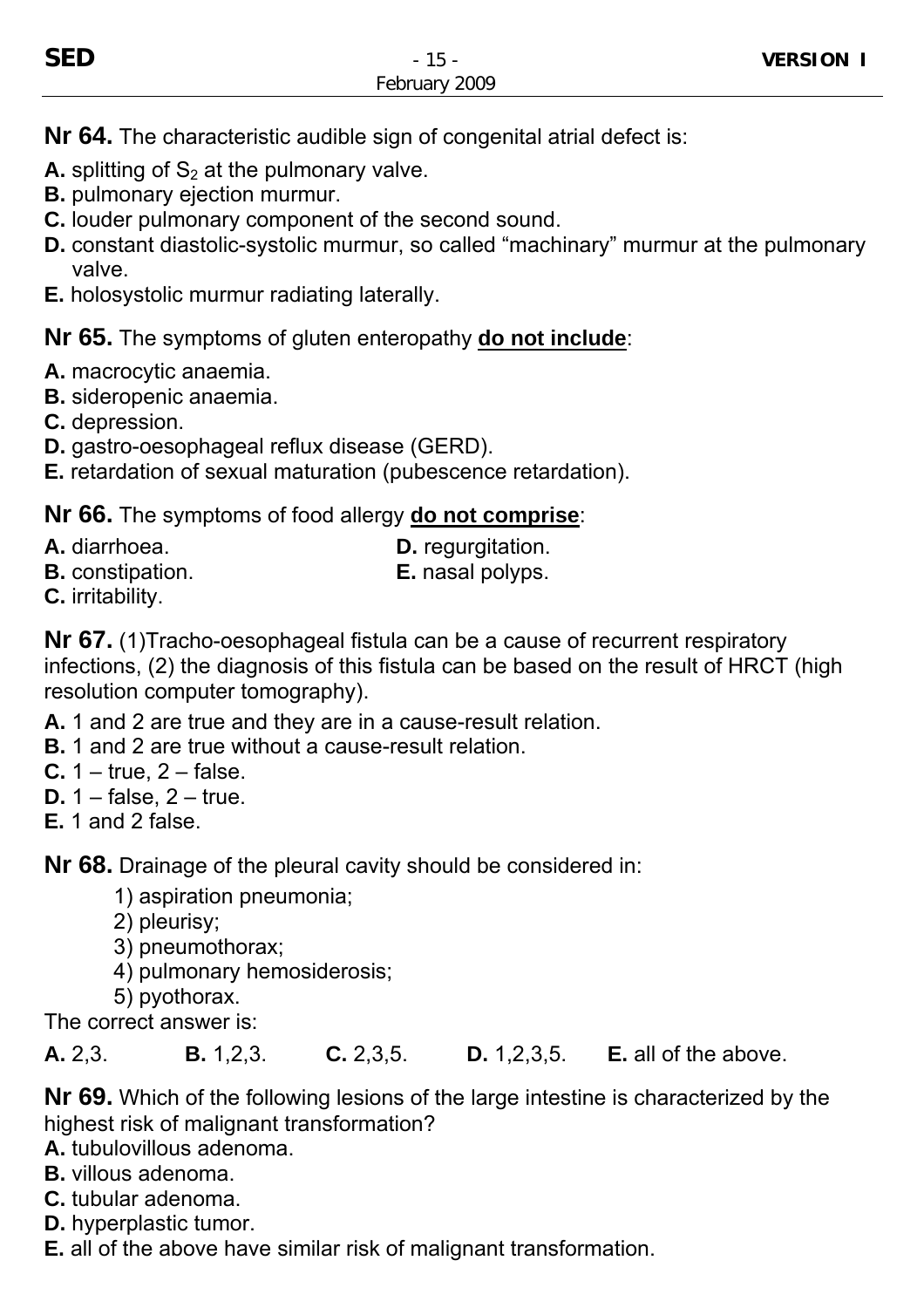**Nr 70.** A 65-year-old man who suffers from chronic constipation has had an aggravating pain in the left lower quadrant of the abdomen for the last 5 days. On admission he has disseminated pain of the abdomen and presents with peritoneal signs. All of the below are indicated **except**:

- **A.** colonoscopy. **D.** MRI.<br>**B.** ultrasound. **E.** plain
- 
- **C.** CT scan.

**Nr 71.** A patient was hospitalized for 6 weeks because of acute pancreatitis. Three weeks after discharge from the hospital he started to feel epigastric pain accompanied by increasing fever. On examination tender fixed mass can be palpated in the epigastrium. **The most likely** diagnosis is:

**A.** pancreatic pseudocyst. **D.** neoplastic tumor.

**E.** plain abdominal x-ray.

**B.** abscess. **E.** recurrent acute pancreatitis.

**C.** cyst.

**Nr 72.** A 86-year-old woman with a history of a stroke which occurred a few months ago is bedridden. She has had an evacuation problems for some time but for three days she has been unable to defecate and pass the gasses. She also complains of severe abdominal pain. The abdomen is distended and bowel movements compromised, typical of mechanical bowel obstruction. What should be done first?

- **A.** abdominal x-ray.
- **B.** administration of spasmolytics.
- **C.** digital rectal examination.
- **D.** i.v. infusion of fluids.
- **E.** enema.

**Nr 73.** According to the rule of 9's, the surface area affected by the burn of the front of the trunk and both upper extremities stands for:

**A.** 10%. **B.** 18%. **C.** 27%. **D.** 36%. **E.** 45%.

**Nr 74.** Which of the following statements concerning acute appendicitis is true?

- **A.** it is the most common inflammatory disease of the abdomen; occurs mostly in the elderly.
- **B.** males are affected more frequently than females; urinary tract disorders most often mimic the symptoms of appendicitis.
- **C.** starts as a pain in the right iliac fossa; lecocyte count is one of the crucial factors of the diagnosis.
- **D.** abdominal ultrasound determines the diagnosis; appendectomy is the only possible treatment of diagnosed appendicitis
- **E.** the diagnosis of appendicitis is based on a thorough history and physical examination; urological and gynecological diseases are the most frequent ones in differential diagnosis.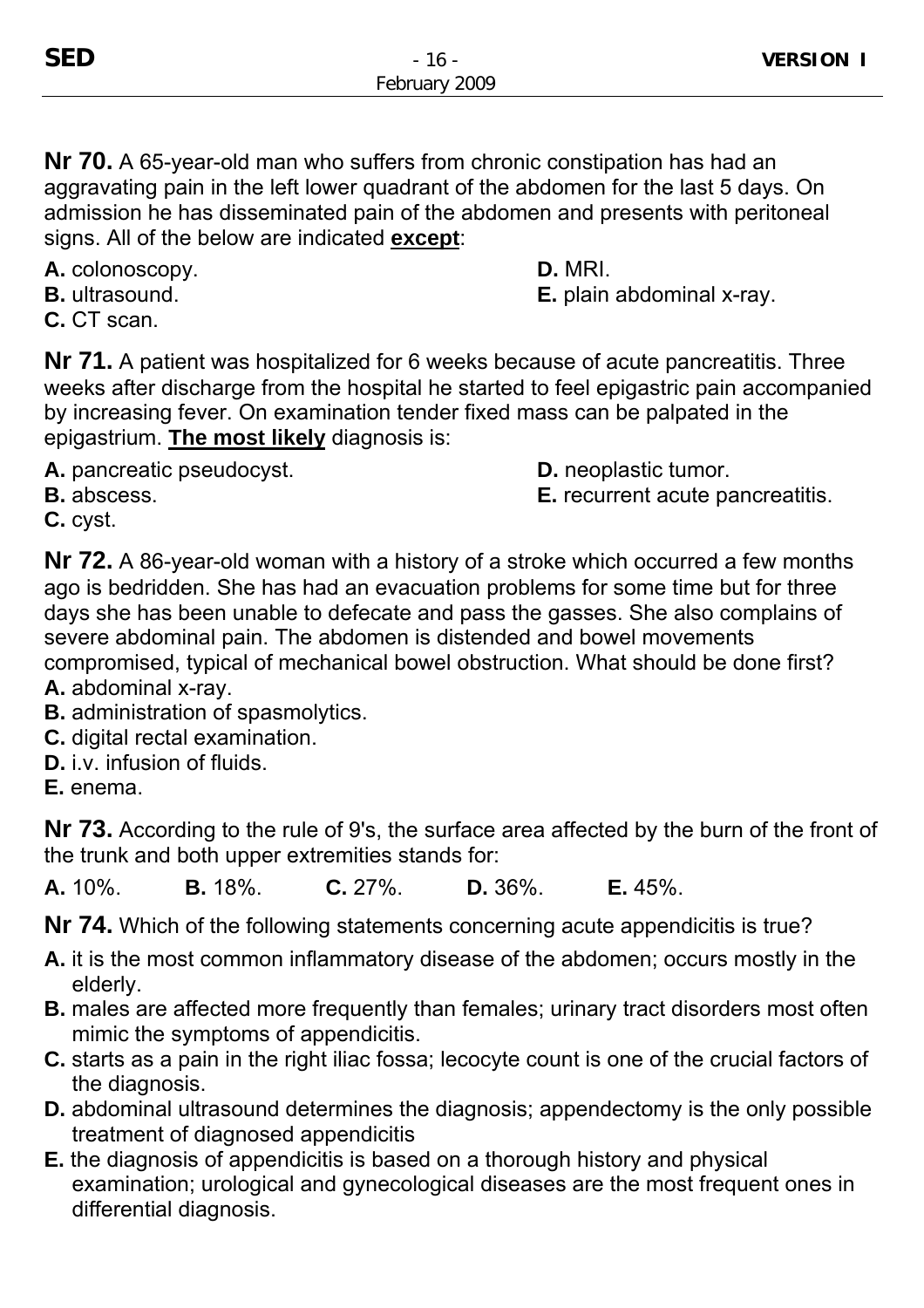**Nr 75.** Which of the listed symptoms **is not characteristic** of the mechanical bowel obstruction?

- **A.** abdominal distention.
- **B.** vomiting.
- **C.** inability to pass gas or stool.
- **D.** lack of bowel movements.
- **E.** abdominal pain.

**Nr 76.** A patient with permanent atrial fibrillation had an onset of an acute pain in the right lower extremity. On examination GP found the right limb cold and pale. The right limb has no palpable pulses. Patient is unable to move the foot. What is the most important emergency treatment modality before the patient gets to hospital?

- **A.** placement of the limb on a soft bedding.
- **B.** heparin bolus.
- **C.** high doses of the vasodilatators.
- **D.** administration of analgetics.
- **E.** cooling the affected limb.

**Nr 77.** Which of the following examinations **is least useful** in diagnosis of the mechanical bowel obstruction?

- **A.** abdominal X-ray.
- **B.** barium enema.
- **C.** auscultation of the abdomen (type of bowel movements).
- **D.** abdominal CT scan.
- **E.** upper GI and small bowel series.

**Nr 78.** A method of choice in the diagnosis of the icterus mechanicus (obstructive jaundice) is:

- **A.** abdominal ultrasound.
- **B.** endoscopic retrograde cholangiopancreatography ERCP.
- **C.** abdominal CT scan.
- **D.** Percutaneous transhepatic cholangiography PTHC.
- **E.** abdominal X-ray.

**Nr 79.** Advanced carcinoma of the coecum presents with:

- 1) tumor in the right iliac fossa;
- 2) diarrhoea;
- 3) anaemia;
- 4) hypoalbuminemia;
- 5) right hypogastric pain.

The correct answer is:

**A.** 1,2,3. **B.** 2,3,4. **C.** 3,4,5. **D.** 1,3,4. **E.** 1,3,5.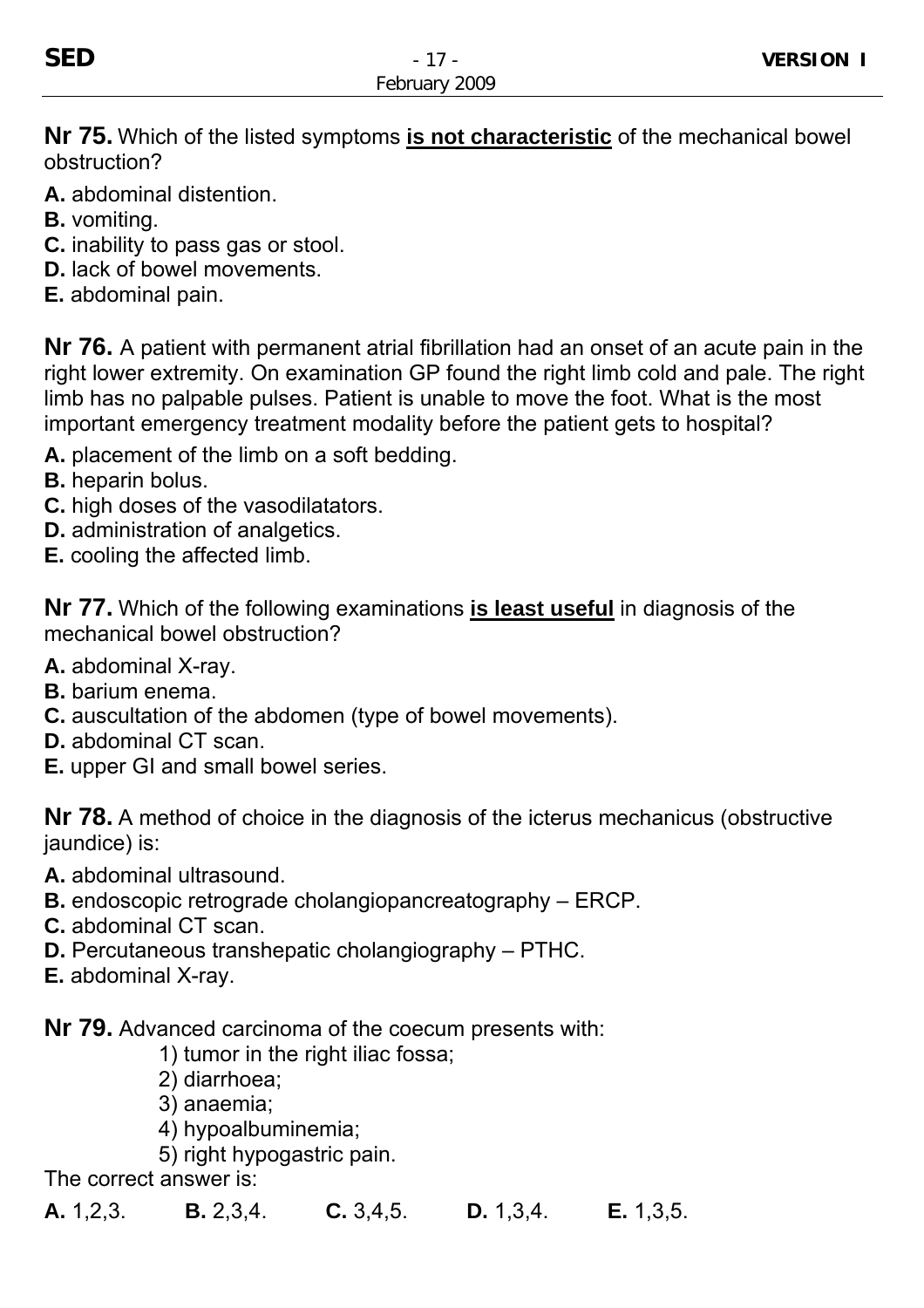| <b>VERSION I</b> |
|------------------|
|                  |

**Nr 80.** The symptoms of the mechanical bowel obstruction are:

1) permanent abdominal pain;

2) recurrent abdominal pain;

3) inability to pass gas or stool;

4) hyperkalemia;

5) bradycardia.

The correct answer is:

**A**. 2,3. **B.** 2,4. **C.** 3,4. **D.** 1,4. **E.** 2,5.

**Nr 81.** The main symptoms of sigmoid cancer include:

1) narrowing of the stool (ribbon stools);

2) constipation and diarrhoea alternately;

3) elevated body temperature;

4) cachexia;

5) blood in the stool.

The correct answer is:

#### **A.** 1,2,4. **B.** 1,2,3. **C.** 2,3,5. **D.** 1,2,5. **E.** 2,3,4.

**Nr 82.** A 28-year-old woman comes to the physician with smooth, movable tumor in the upper external quadrant of the mamma. **The most likely** diagnosis is:

**A.** fibrocystic breast disease.

**B.** papilloma.

**C.** fibroadenoma.

- **D.** phyllodes tumor.
- **E.** mammal carcinoma.

**Nr 83.** The presence of gallstones in the common bile duct can be suspected when:

- 1) the common bile duct is distended;
- 2) the gallbladder contains number of small stones;
- 3) a patient has a history of obstructive jaundice;
- 4) the cystic duct is obstructed;
- 5) the cystic duct is enlarged.

The correct answer is:

**A.** all of the above. **B.** 1,2,3,5. **C.** 1,2,3,4. **D.** 4,5. **E.** 3,4,5.

**Nr 84.** The most frequent complaint after surgical treatment of esophageal carcinoma is:

**A.** dysphagia.

- **B.** vomiting and eructation.
- **C.** retrosternal pain on swallowing.
- **D.** musculo-articular pain.
- **E.** regurgitation.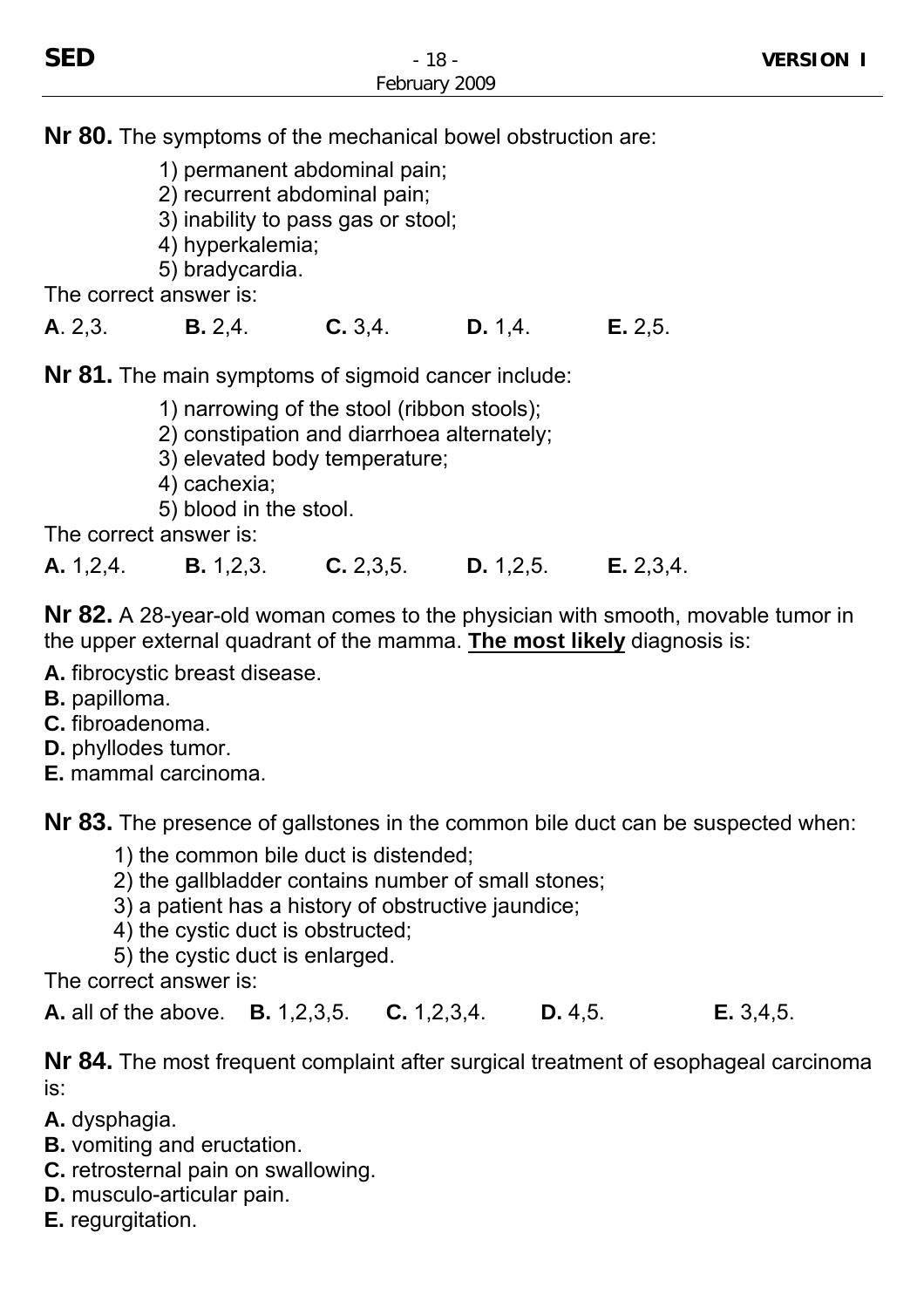**Nr 85.** A 60-year-old woman comes to the emergency department because of acute pain in the right upper quadrant of the abdomen radiating to the right shoulder and scapula. The pain occurred 5 hours earlier after fatty meal. On clinical examination there is a pain in the right upper abdomen just below the margin of the ribs, no peritoneal signs are present. Bowel movements were normal. She had similar symptoms in the past. **Most likely** diagnosis is:

**A.** perforated peptic ulcer.

**B.** superior mesenteric artery embolism.

**C.** renal colic.

**D.** acute calculous cholecystitis.

**E.** acute appendicitis.

**Nr 86.** Which vessel is suitable and appropriate for the performance of chronic TPN (total parenteral nutrition)?

**A.** the median cubital vein.

**B.** the subclavian vein.

**C.** the cephalic vein.

**D.** the inferior vena cava.

**E.** the saphenous vein.

**Nr 87.** Digital rectal examination evaluates:

1) the length of an anal canal;

2) the integrity and pressure of the sphincters;

3) the contents of the rectum;

4) the rectal wall;

5) the prostate gland.

The correct answer is:

**A.** 1,2,3,5. **B.** 1,2. **C.** 1,4,5. **D.** 1,2,5. **E.** all of the above.

**Nr 88.** "Acute abdomen" symptoms can be triggered by:

- 1) acute cholecystitis;
- 2) pancreatitis;
- 3) adbominal aortic aneurysm rupture;
- 4) acute mesenteric ischemia;
- 5) high levels of serum urea.

The correct answer is:

**A.** 1,2. **B.** 1,2,3. **C.** 3,4. **D.** 1,2,3,4. **E.** all of the above.

**Nr 89.** A 56-year-old woman is admitted to the hospital with the hemoptysis and acute epigastric pain. She has a history of ischemic heart disease and substitution hormonotherapy. On clinical examination she presents with central cyanosis. **Most likely** diagnosis is:

**A.** acute pancreatitis. **D.** pneumonia.

**C.** myocardial infarction.

- 
- **B.** pulmonary embolism. **E.** perforated duodenal ulcer.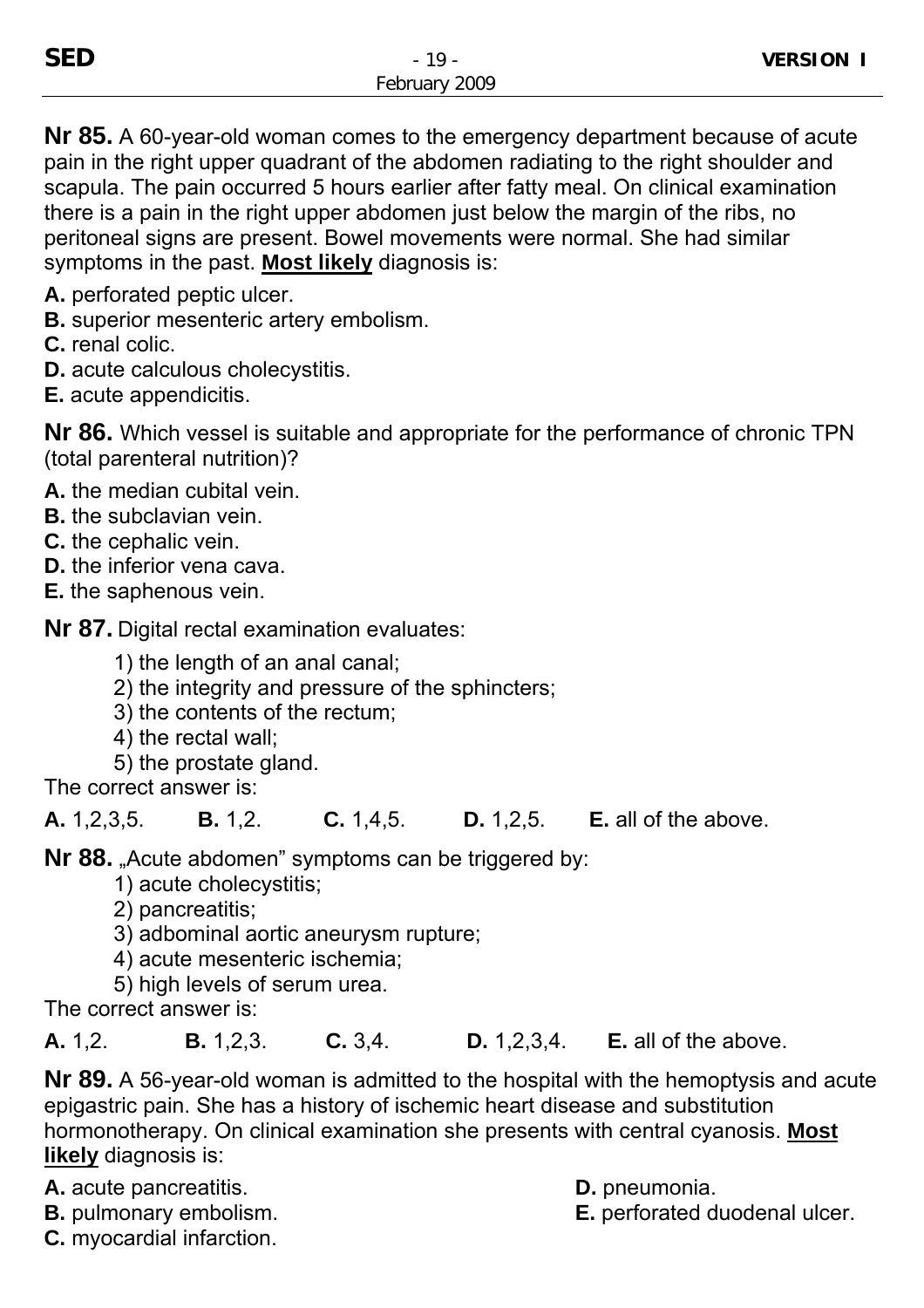**Nr 90.** The criteria of the diagnosis of thrombangitis obliterans (Burger's disease) are:

- **A.** male gender under 40.
- **B.** preceded by the migrating thrombophlebitis.
- **C.** strongly associated with the use of tobacco products.
- **D.** absent pulses on pedal and popliteal arteries.
- **E.** all of the above.

**Nr 91.** A 42-year-old patient on his visit to the Emergency Department presents with severe pain in the left buttock and anus compromising his ability to sit which is aggravated by defecation. The pain has lasted for 4 days and is accompanied by temperature of 38 degrees. On clinical examination there is a swelling and redness in the anal area extending to the left buttock. Rectal digital examination is painful and reveals hot protrusion in this area. The treatment would be:

- **A.** analgetics, antibiotics administration and referral to outpatient clinic in 3 days.
- **B.** anti-inflammatory ointments and analgetics.
- **C.** antibiotic ointments, sitz baths and analgetics.
- **D.** urgent surgical treatment (excision and drainage).

**E.** observation in the surgical ward, sitz baths, iv antibiotic and analgetics.

**Nr 92.** The risk factors for the esophageal carcinoma are:

- 1) GERD (gastrointestinal reflux disease);
- 2) esophageal mucosa atrophy due to iron deficiency;
- 3) alcohol overuse;
- 4) smoking;
- 5) ingestion of hot foods.

The correct answer is:

**A.** 1,2,3,5. **B.** 1**,**2. **C.**1,4,5. **D.** 1,2,5. **E.** al of the above.

- **Nr 93.** Coumarin-based anticoagulants administration has to be monitored by the blood testing of:
- **A.** APTT.
- **B.** INR.
- **C.** platelet count.
- **D.** serum fibrinogen.
- **E.** none of the above.

#### **Nr 94.** Renal artery stenosis can lead to:

- **A.** hypertension.
- **B.** hematuria.
- **C.** albuminuria.
- **D.** carcinoma of the kidney.
- **E.** all of the above are true.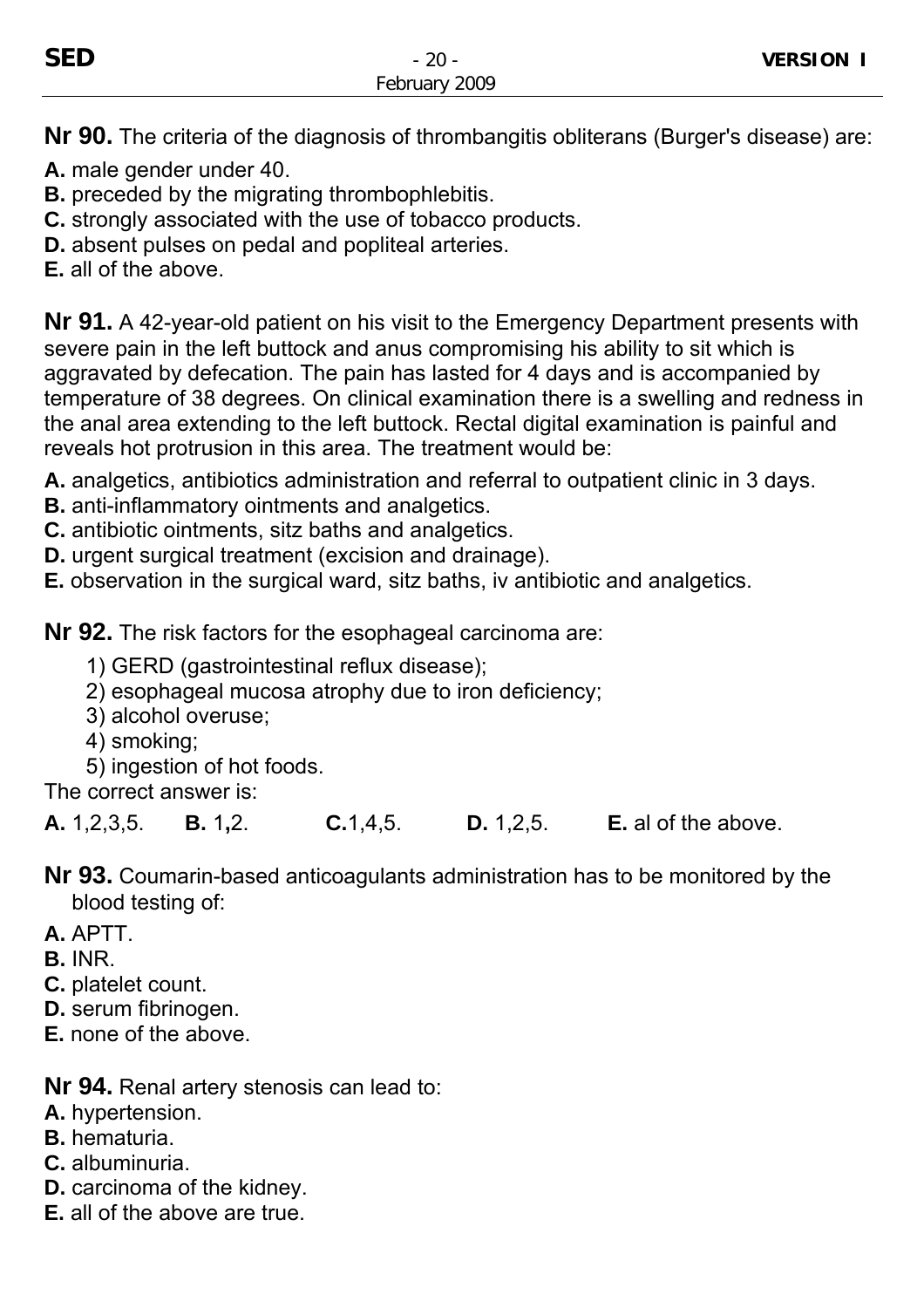| <b>VERSION I</b> |  |
|------------------|--|
|------------------|--|

February 2009

**Nr 95.** The advancement of the chronic venous insufficiency can be evaluated by means of:

1) clinical examination;

2) duplex ultrasonography imaging of the deep and superficial veins;

3) plethysmography;

4) phlebography of the leg veins;

5) arteriography of the leg arteries.

The correct answer is:

**A.** 1,2,4,5. **B.** 1**,**2. **C.** 4,5. **D.** 1,2,5. **E.** 1,2,3,4.

**Nr 96.** The indication for prenatal biochemical screening in pregnancy (PAPP-A testing, "triple test") is:

**A.** those tests should be advised to every pregnant woman.

**B.** those test should be offered to pregnant women over 35.

**C.** multiple pregnancy.

**D.** the previous pregnancy complicated by delivery of a neonate with epilepsy.

**E.** the previous pregnancy complicated by delivery of a neonate with Down's Syndrome.

**Nr 97.** In the presence of the transverse lie of fetus it **is not allowed to**:

**A.** perform cesarean section after the beginning of delivery.

- **B.** perform vaginal delivery.
- **C.** make a trial of external cephalic version.
- **D.** avoid amniocentesis for labor induction.
- **E.** perform vaginal examination immediately after rupture of membranes.

**Nr 98.** The risk factors for thromboembolic disease are:

- 1) maternal age below 35;
- 2) obesity;
- 3) alcohol intake during pregnancy;
- 4) lower limbs varices;
- 5) cigarette smoking during pregnancy.

The correct answer is:

**A.** 1,4,5. **B.** 2,3,4. **C.** 2,4,5. **D.** 3,4,5. **E.** 1,3,5.

**Nr 99.** In a rape victim, a sample of vaginal secretions showing motile sperm indicates ejaculation within:

**A.** 6 hours.

- **B.** 12 hours.
- **C.** 24 hours.
- **D.** 48 hours.
- **E.** 72 hours.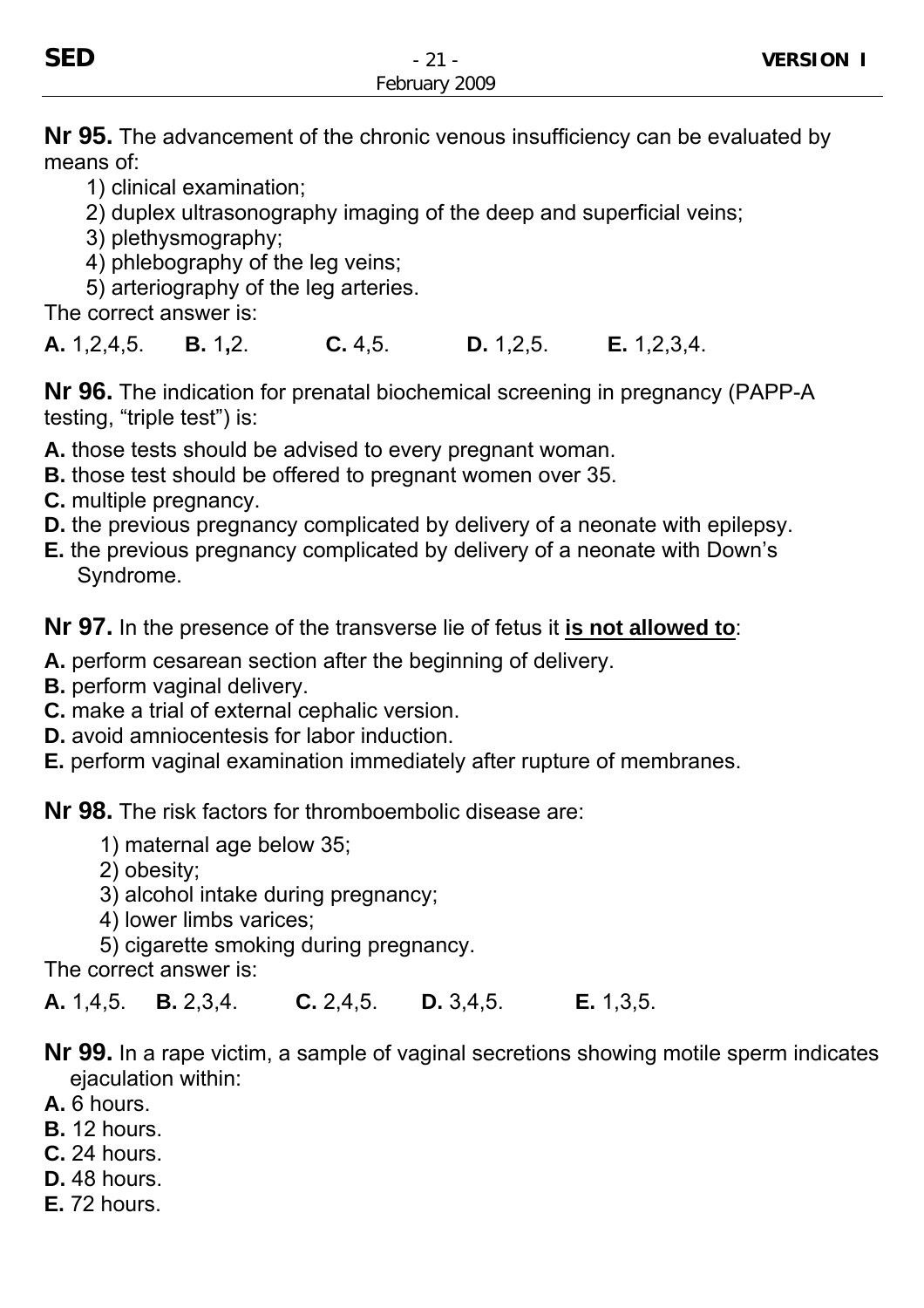#### **Nr 100.** The diagnostic criteria of preterm labor include:

- 1) gestational age: 23-37 weeks;
- $2) \geq 4$  contractions in 20 minutes;

3) contractions duration: 5-10 sec;

4) cervical dilatation of 1cm;

5) cervical effacement ≥75%.

The correct answer is:

### **A.** 1,2. **B.** 1,5. **C.** 1,2,5. **D.** 1,2,3,5. **E.** 1,2,3,4.

#### **Now, take the other answer ticket and mark the answers to questions 101 - 200.**

**Nr 101.** The risk factors for ectopic pregnancy include:

1) conservative therapy of ectopic pregnancy in the past;

- 2) oral contraceptives;
- 3) a history of recurrent PID;
- 4) salpingoplasty;
- 5) IUD with copper.

The correct answer is:

**A.** 1,4. **B.** 3,4. **C.** 1,3,4. **D.** 1,2,3,4. **E.** 1,2,3,5.

**Nr 102.** The definition of the engaged fetal head is:

**A.** in third and fourth Leopold's maneuvers fingers can be approached.

**B.** the leading point of a fetal head is 3 cm above interspinal line.

**C.** the leading point of a fetal head is in the interspinal line.

**D.** sacral promontory and linea terminalis are palpable during vaginal examination.

**E.** a fetal head can be seen in rima pudendi.

**Nr 103.** The risk factors for cervical cancer include:

1) HPV 16/18 infection;

2) infertility;

3) multiple number of sexual partners;

4) cigarette smoking;

5) oral contraceptive usage.

The correct answer is:

**A.** 1,2. **B.** 1,3. **C.** 1,3,4. **D.** 1,2,3,4. **E.** 2,3,4,5.

**Nr 104.** To prevent Rh iso-immunization in next pregnancy, anti-Rh (D) immunoglobulin should be administered after delivery to:

**A.** Rh(D)–negative mother with anti-D antibodies with Rh(D)-negative newborn.

**B.** Rh(D)–negative mother without anti-D antibodies with Rh(D)-negative newborn.

**C.** Rh(D)–negative mother with a high titer of anti-D antibodies with Rh(D)-positive newborn.

**D.** Rh(D)–negative mother without anti-D antibodies with Rh-positive newborn.

**E.** Rh(D)-negative mother in any case.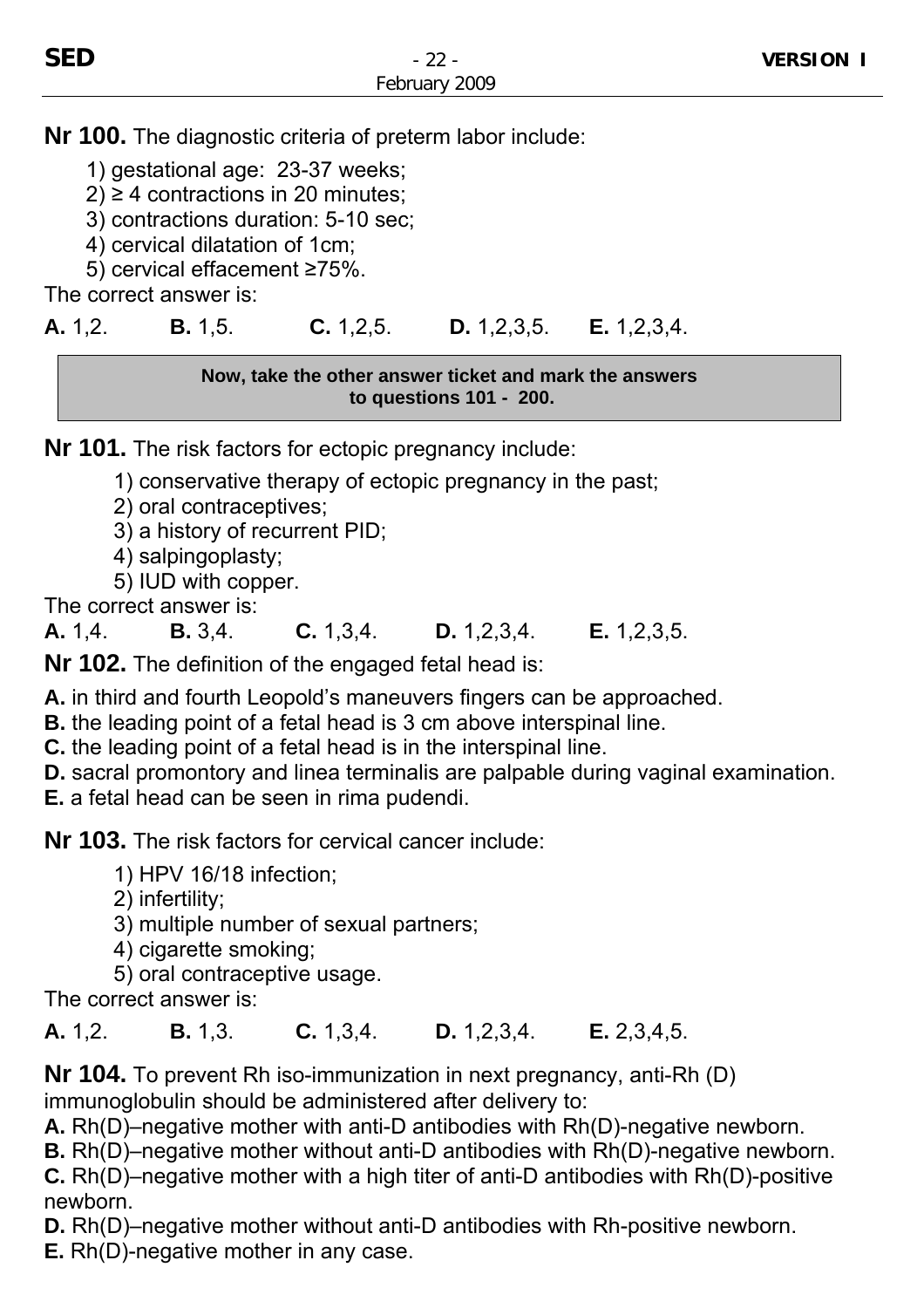| Nr 105. The most common primary lesion for metastatic ovarian cancer is: |                            |
|--------------------------------------------------------------------------|----------------------------|
| A. the breast.                                                           | <b>D.</b> the stomach.     |
| <b>B.</b> the pancreas.                                                  | <b>E.</b> the large bowel. |

**C.** the lung.

**Nr 106.** The most common site of ectopic pregnancy is:

- **A.** the uterine tube. **D.** the cervix.
- **B.** the ovary. **E.** the uterine horn.
- **C.** the abdominal cavity.

**Nr 107.** The clinical symptoms of bacterial vaginitis include all below except: **A.** thick, white, cottage cheese-like vaginal discharge.

- **B.** itching.
- **C.** burning.
- **D.** fishy vaginal odor.
- **E.** white-grey watery vaginal discharge.

**Nr 108.** According to Naegele's rule the estimated delivery date (EDD) for woman with LMP on 9th of October, 2008 is:

**A.** July 2nd, 2009. **D.** August 16th, 2009.

**B.** July 16th, 2009. **E.** August 2nd, 2009.

**C.** August 9th, 2009.

**Nr 109.** Which of the following drugs are used for acceleration of fetal lung maturity:

- 
- 1) prednisone; example and a dexamethasone;
- 2) methylprednisone; 6) prednisolone.
	-
- 

3) betamethasone;

The correct answer is:

**A.** 1,3. **B.** 1,4. **C.** 2,5. **D.** 3,4. **E.** 2,3.

**Nr 110.** A 30-year-old woman, GI P0, was admitted to L&D. During the observation the following symptoms were observed: severe pain localized in the lower part of the abdomen, increased uterine tense and vaginal bleeding. The most likely diagnosis is: **A.** the beginning of labor.

- **B.** a spontaneous rupture of membranes.
- **C.** bleeding from the marginal sinus.
- **D.** placental abruption.
- **E.** placenta previa.

**Nr 111.** The Pearl Index is the lowest for:

- **A.** combined oral contraception.
- **B.** copper IUDs.
- **C.** minipill.
- **D.** barrier methods.
- **E.** natural methods.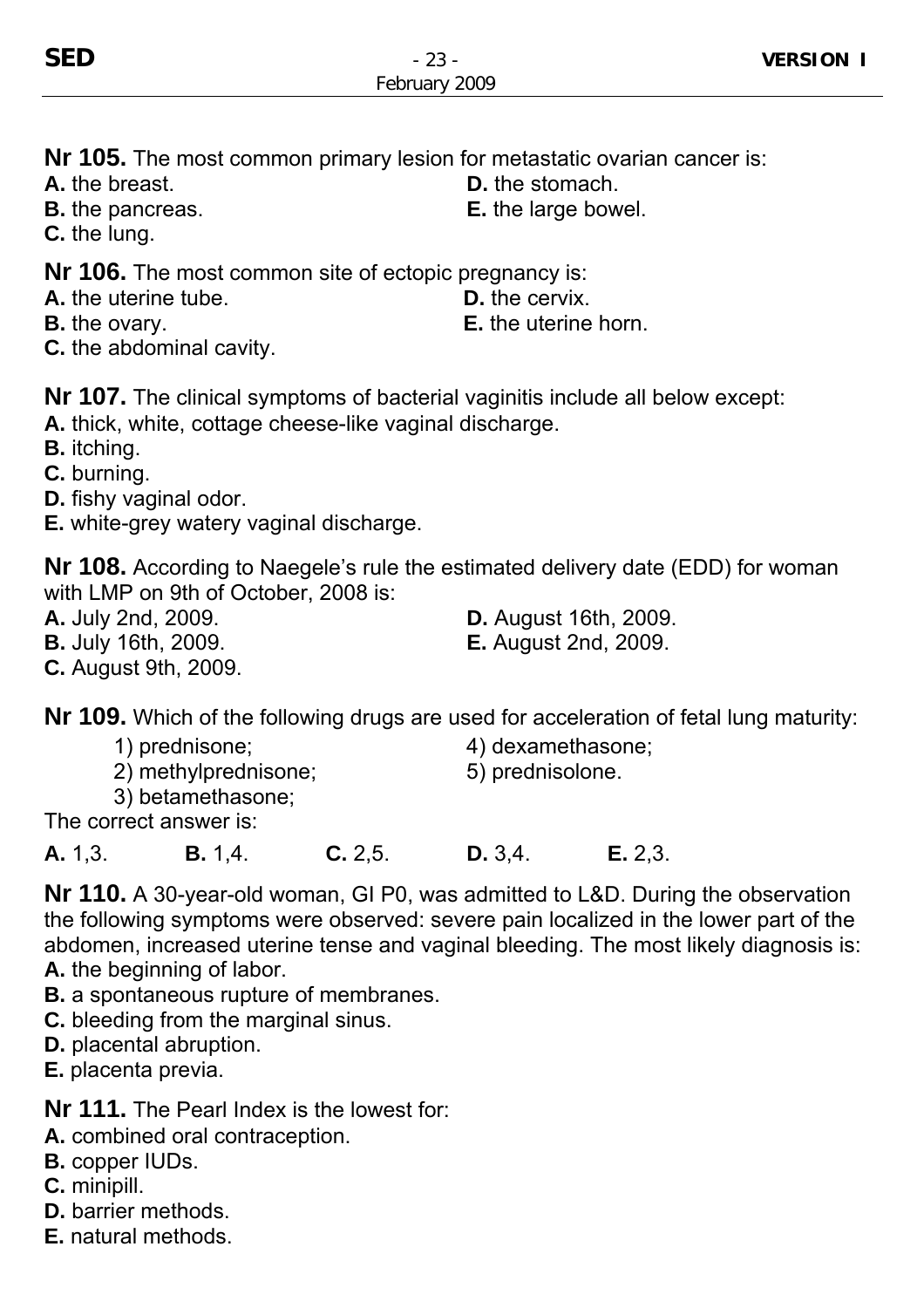**Nr 112.** The following pathology is most common in man with decreased fertility:

- **A.** the absence of one or both testicles.
- **B.** scrotal hydrocele.
- **C.** varicocele.
- **D.** enlarged and painful epididymides.
- **E.** an enlarged prostatic gland.

### **Nr 113.** Serum testosterone is transported:

- **A.** free (unbound).
- **B.** albumin-bounded.
- **C.** globulin-bounded.
- **D.** all of the above.
- **E.** none of the above.

# **Nr 114.** The normal sperm count (for 1mL) is:

- **A.** 5 million.
- **B.** 10 million.
- **C.** 20 million.
- **D.** 40 million.
- **E.** 60 million.

**Nr 115.** Antithrombotic therapy for pregnant woman with artificial cardiac valve is based on:

- **A.** continuous administration of vitamin K antagonists throughout the whole pregnancy.
- **B.** continuous administration of heparin throughout the whole pregnancy.
- **C.** not administrating of low molecular weight heparin.
- **D.** keeping the INR ratio >4.
- **E.** administration of high doses of acetylsalicylic acid.

**Nr 116.** The routine test for detection of sideropenic anemia is:

- **A.** blood cell count.
- **B.** the serum iron level.
- **C.** the serum ferritin level.
- **D.** iron test.
- **E.** bone marrow biopsy.

# **Nr 117.** Choose the **false statement** about eclampsia:

- **A.** an episode of clonic-tonic seizures, coma or both simultaneously in patient with preeclampsia.
- **B.** magnesium sulfate is the drug of choice to stop seizures.
- **C.** prophylaxis of recurrent seizures include valproic acid supplementation.
- **D.** the most effective management to prevent recurrent seizures is delivery.
- **E.** the recurrent seizures can be provoked by external stimulants such as light, noise or sharp objects.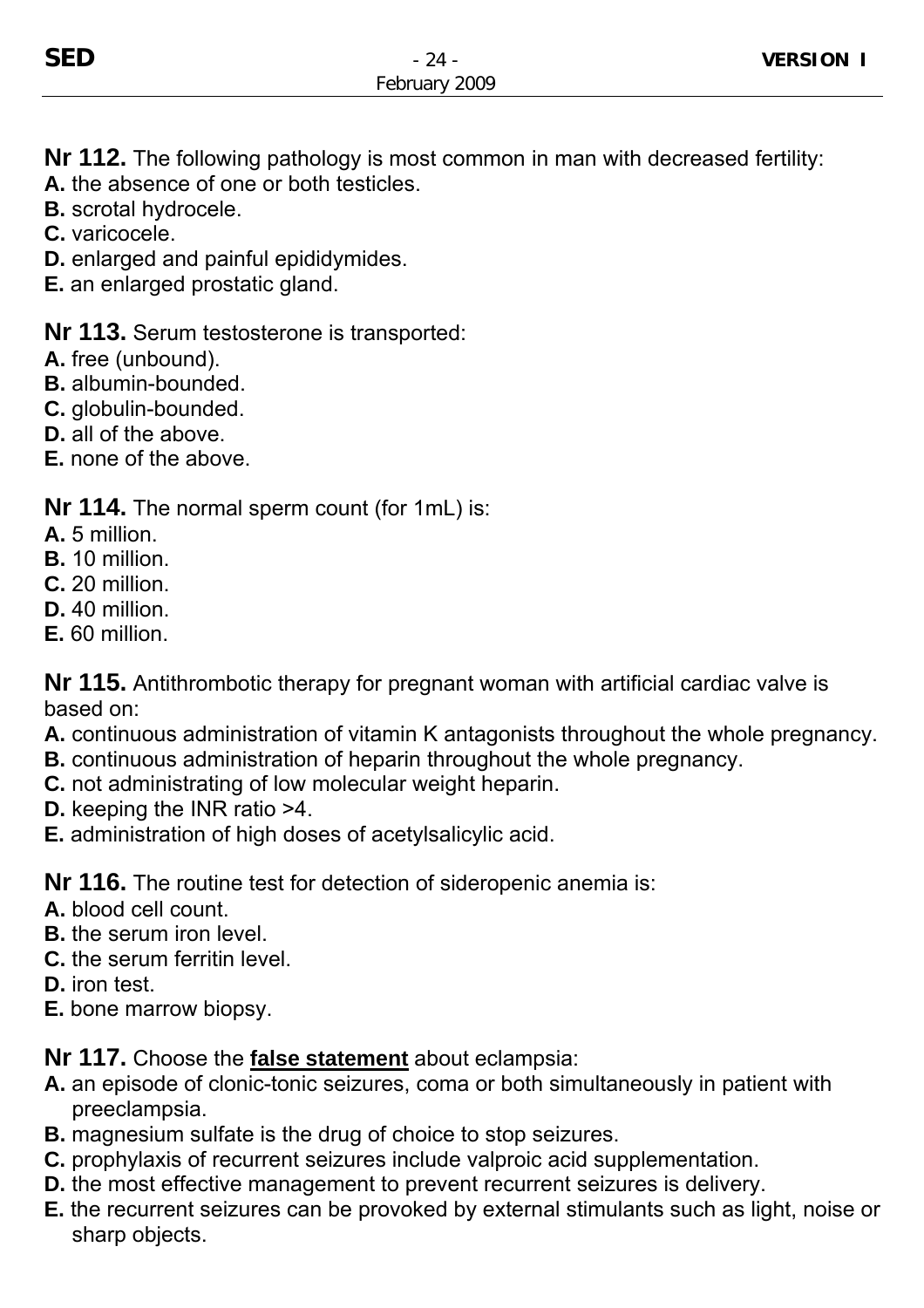**Nr 118.** Blood loss during normal delivery should range between:

**A.** 50-100 mL.

**B.** 100-150 mL.

**C.** 150-250 mL.

**D.** 250-350 mL.

**E.** 300-500 mL.

**Nr 119.** The tocolytic therapy of the preterm labor include following drugs:

- 1) beta-mimetics;
- 2) calcium-channel blockers;
- 3) beta-blockers;
- 4) prostaglandin inhibitors;
- 5) oxytocin antagonists.

The correct answer is:

**A.** 1,2,3,4. **B.** 1,2,4,5. **C.** 1,2,5. **D.** 2,3,5. **E.** all of the above.

**Nr 120.** Six hours after delivery, the newborn presents jaundice. **The most probable** diagnosis is:

**A.** haemolytic disease of the newborn.

- **B.** sepsis.
- **C.** biliary atresia.
- **D.** neonatal hypothyroidism.
- **E.** neonatal hepatitis.

**Nr 121.** Physiological events that increase a serum prolactin level include:

- 1) pregnancy;
- 2) breast feeding;
- 3) stress;
- 4) nipple stimulation;
- 5) sleep.

The correct answer is:

**A.** 1,2. **B.** 2,4. **C.** 1,2,4. **D.** 1,2,3,4. **E.** all of the above.

**Nr 122.** Which of the immunization listed below is not compulsory regarding the Polish Preventive Immunizations Program:

**A.** vaccination against HBV.

- **B.** vaccination against BCG.
- **C.** vaccination against Heamophilus influenzae.
- **D.** vaccination against poliomyelitis (virus type 1, 2, 3).
- **E.** vaccination against rotavirus diarrhea.

**Nr 123.** According to the current recommendation the daily dose of vitamin D3 in infants should be:

| A. 400 IU.        | <b>D.</b> 1200 IU. |
|-------------------|--------------------|
| <b>B.</b> 600 IU. | <b>E.</b> 2000 IU. |
| C. 800 IU.        |                    |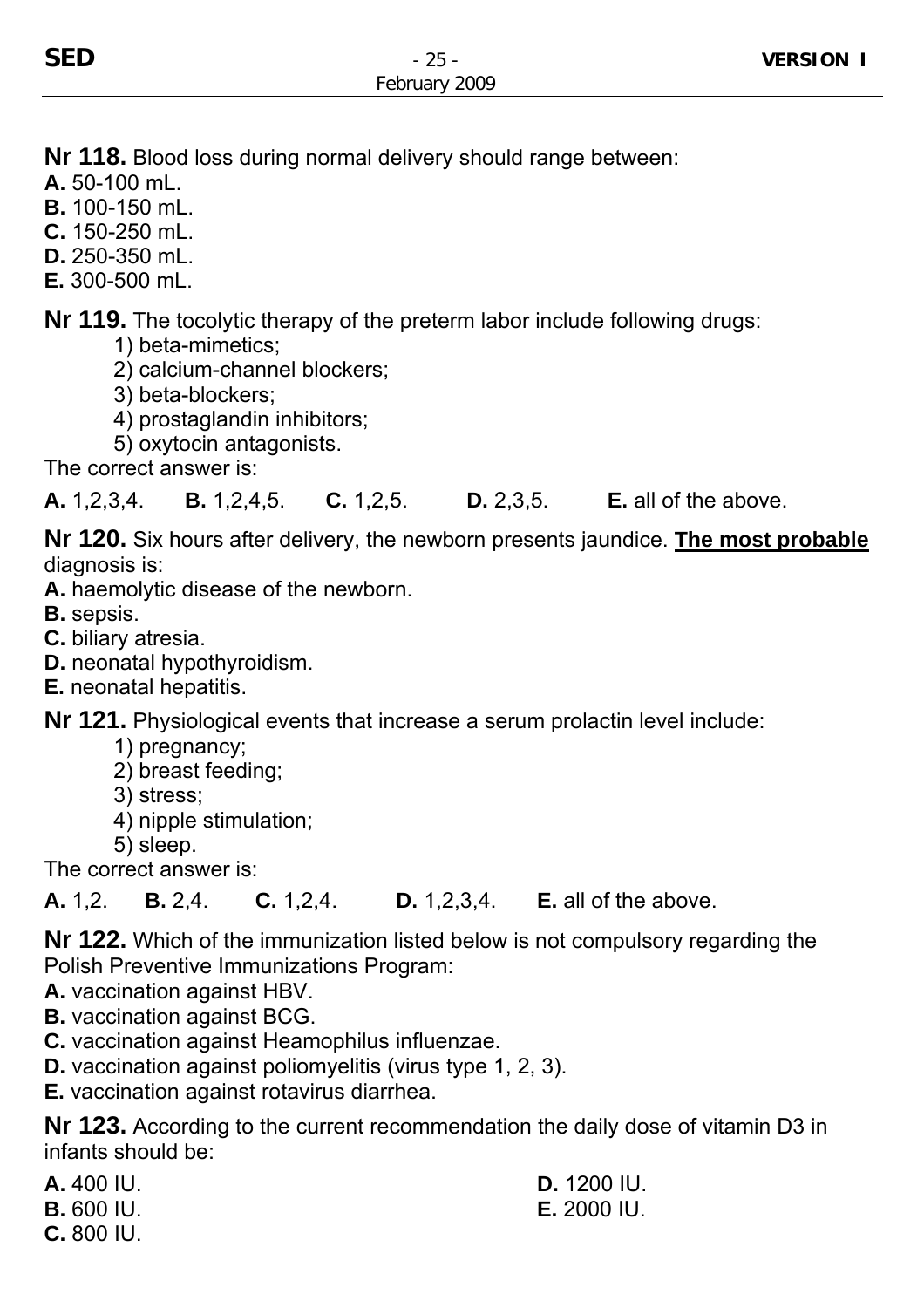**Nr 124.** In patient with asthma in case of exacerbation of symptoms (cough, shortness of breath) the medication of first choice to be used should belong to the group of:

- 
- **B.** short acting beta<sub>2</sub> agonist. **E.** macrolides.

**A.** cromones. **D.** anti-leucotriens.

**C.** methylxanthines.

**Nr 125.** Indicate the **false** sentence related to physiological jaundice:

**A.** in the children born on term the greatest severity occurs on  $3^{rd}-4^{th}$  day after birth.

- **B.** it resolves between  $7<sup>th</sup>$  and  $14<sup>th</sup>$  day after birth.
- **C.** in preterm infants it occurs in the first 24 hours of life.
- **D.** its occurrence is related to breastfeeding of the newborn.
- **E.** the condition does not require treatment.

**Nr 126.** The pharmacotherapy of a patient with suspected myocardial infarction in pre-hospital management consists of:

- **A.** oral administration of acetylsalicylic acid.
- **B.** pain reliving intravenous administration of morphine.
- **C.** sublingual administration of nitroglycerine when systolic blood pressure is less then 90 mm Hg.
- **D.** correct answers A and B.
- **E.** correct answers A, B, C.

**Nr 127.** Life-threatening or alerting headaches **do not include**:

- **A.** a sudden, first in the lifetime incident of heavy headache.
- **B.** a post physical exertion headache.
- **C.** a headache with associated neurological symptoms.
- **D.** a headache with Gunn's sign seen on ophthalmoscopy.
- **E.** all the above answers describe alerting headaches.

**Nr 128.** Ocular muscles weakness – eye lid drop, double vision resolving after night rest are the most common initial symptoms of:

- **A.** myotonia congenital.
- **B.** oftalmoplegia intermittent.
- **C.** myasthenia.
- **D.** muscular distrophy.
- **E.** Guillain-Barre syndrome.

**Nr 129.** Each medical certificate should contain at least:

- 1) physician's details;
- 2) certificate's purpose;
- 3) assessment;
- 4) diagnosis;

5) the date and place of when and where the document has been issued. The correct answer is:

**A.** all of the above. **B.** 1,2,5. **C.** 1,2,3,5. **D.** 1,3,4,5. **E.** 3,4.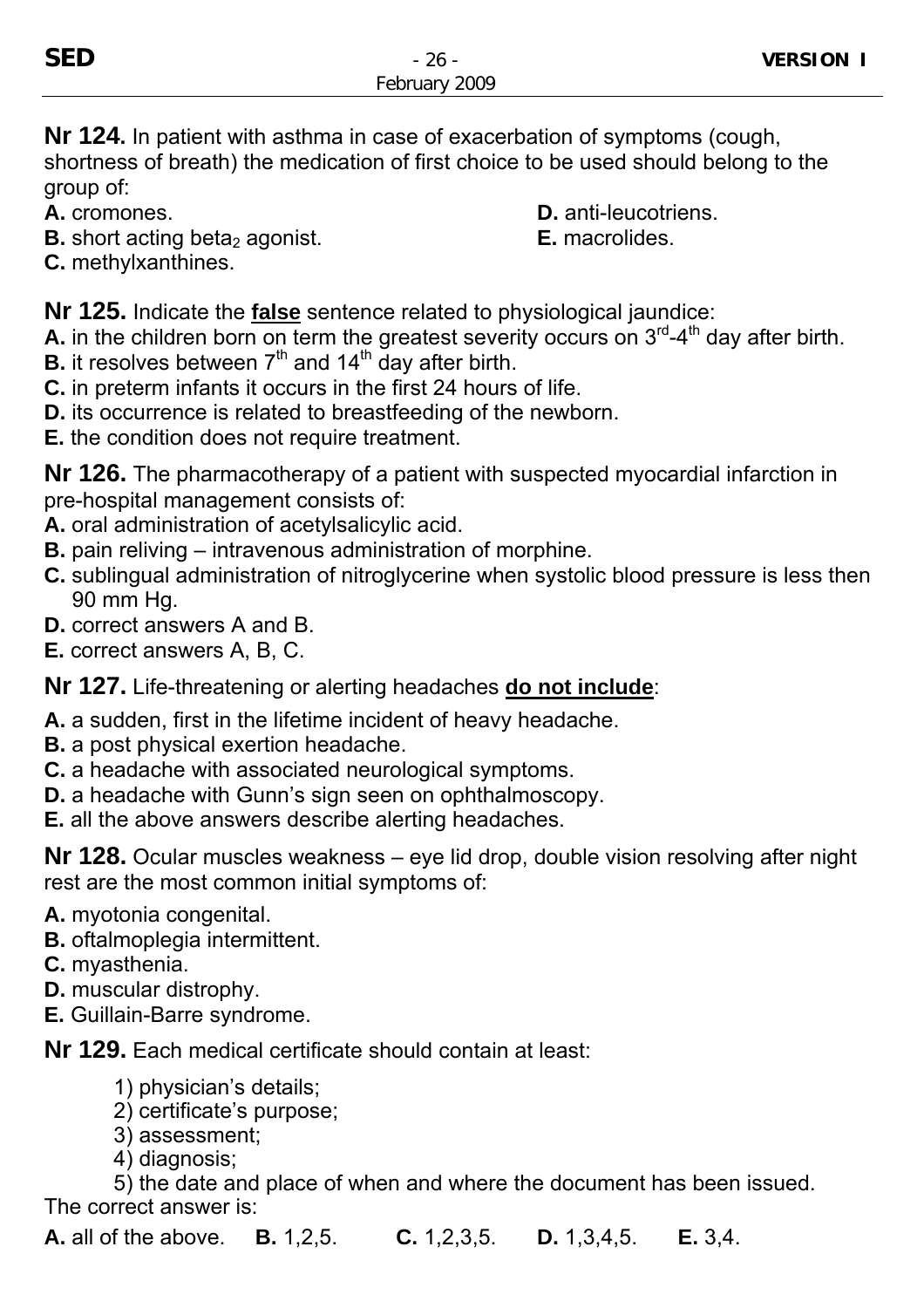| <b>SED</b> | $\overline{\phantom{0}}$<br>-- | <b>VERSION</b> |
|------------|--------------------------------|----------------|
|            | February 2009                  |                |

**Nr 130.** When observing fear and crying during medical examination of a 7-month-old baby a physician should refer it to a psychologist because this kind of reaction should not occur at this age.

**A.** both parts of the sentence are true and there is a casual relationship between them.

**B.** both parts of the sentence are true but there is no casual relationship between them. **C.** the first part of the sentence is true, but the second part is false.

**D.** the first part of the sentence is false, but the second part is true.

**E.** both parts of the sentence are false.

**Nr 131.** Healthy, one-year-old baby should already be vaccinated against:

- 
- 1) hepatitis B; <br>2) tuberculosis; <br>2) tuberculosis; <br>5) measles.
- 2) tuberculosis;
- 3) diphtheria;

The correct answer is:

**A.** all of the above. **B.** 1,2,3,4. **C.** 2,3,4,5. **D.** 1,5. **E.** 2,3,4.

**Nr 132.** In the treatment of arterial hypertension in a patient with diabetes the first choice medication is:

- **A.** β-blocker. **D.** α-blocker.
- **B.** ACE-inhibitor. **E.** methyldopa.

**C.** Ca-blocker.

**Nr 133.** Cancer screening is an examination of the people without the symptoms of the illness in order to early detect cancer, and indication of the effectiveness of the screening is the reduction of mortality related to the cancer.

The efficacy of the screening has been documented for:

- 1) cytological diagnosis of the cervical cancer;
- 2) a chest X-ray in case of the lung cancer;
- 3) mammography in case of the breast cancer;
- 4) PSA measurement in case of the prostatic cancer;
- 5) colonoscopy in case of the colon cancer.

The correct answer is:

**A.** all of the above. **B.** 1,2,3. **C.** 2,4,5. **D.** 3,5. **E.** 1,3,5.

**Nr 134.** A physician has diagnosed anaphylactic shock in a 20-year-old female stung by a wasp. In such situation the physician must always administer:

**A.** 100 - 500 mg of hydrocortisone. **D.** 100 mg of phenasoline.

**B.**  $0.3 - 1$  mg of adrenaline. **E.** 1 g of calcium.

**C.** 1 g of hydrocortisone.

**Nr 135.** While treating arterial hypertension in a patient with:

1) diabetes – it is correct to choose ACE-inhibitor;

- 2) benign prostate hypertrophy it is correct to choose α-blocker;
- 3) asthma it is correct to choose β-blocker;

4) pregnancy - it is correct to choose ACE-inhibitor;

5) coronary heart disease - it is correct to choose β-blocker. The correct answer is:

**A.** all of the above. **B.** 1,2,5. **C.** 1,5. **D.** 2,5. **E.** 3,4.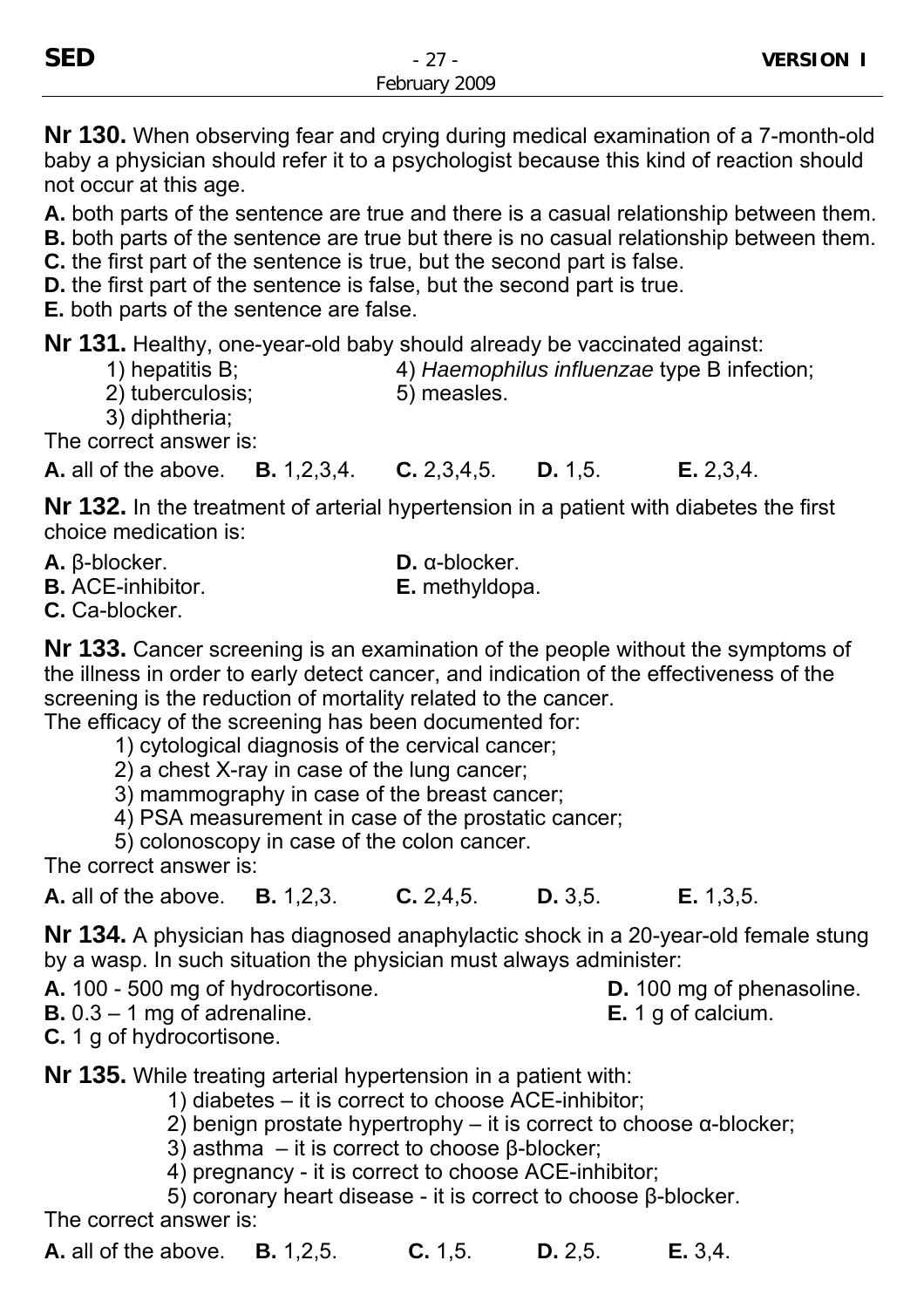**Nr 136.** Before starting removing an earwax plug by ear irrigation a physician should take the history of ear diseases in this patient because acute otitis media even when passed long time before **is an absolute contraindication** for each ear irrigation.

- **A.** both parts of the sentence are true and there is a casual relationship between them.
- **B.** both parts of the sentence are true but there is no casual relationship between them.
- **C.** the first part of the sentence is true, but the second part is false.
- **D.** the first part of the sentence is false, but the second part is true.
- **E.** both parts of the sentence are false.

**Nr 137.** These are the conditions of having a reliable examination of the uterine cervix swab:

- 1) not having vaginal irrigations during the last 24 hours before the examination;
- 2) not having sexual intercourses during the last 24 hours before the examination;
- 3) not having applied intravaginal medicines during the last week before the examination;
- 4) not having gynecological examination directly before the swab;

5) the swab done under the eye control (after introducing vaginal speculum). The correct answer is:

**A.** all of the above. **B.** 1,3. **C.** 1,2. **D.** 1,2,3,5. **E.** 2,3,5.

**Nr 138.** Morphine should not be used in patients with biliary colic because it causes hepatopancreatic ampulla's sphincter spasm.

**A.** both parts of the sentence are true and there is a casual relationship between them.

- **B.** both parts of the sentence are true but there is no casual relationship between them.
- **C.** the first part of the sentence is true, but the second part is false.
- **D.** the first part of the sentence is false, but the second part is true.
- **E.** both parts of the sentence are false.

**Nr 139.** The following medications should **not be used** in treating high blood pressure in a patient diagnosed with gout:

- **A.** thiazide diuretics.
- **B.** angiotensin converting enzyme inhibitors.
- **C.** calcium channel blockers.
- **D.** angiotensin receptor blockers.
- **E.** alpha blockers.

**Nr 140.** In venous ulcer treatment the most important is:

- **A.** surgical debridement of the wound.
- **B.** pressure therapy.
- **C.** wound drying ointment application.
- **D.** antibiotic therapy.
- **E**. lower leg varicose vein treatment.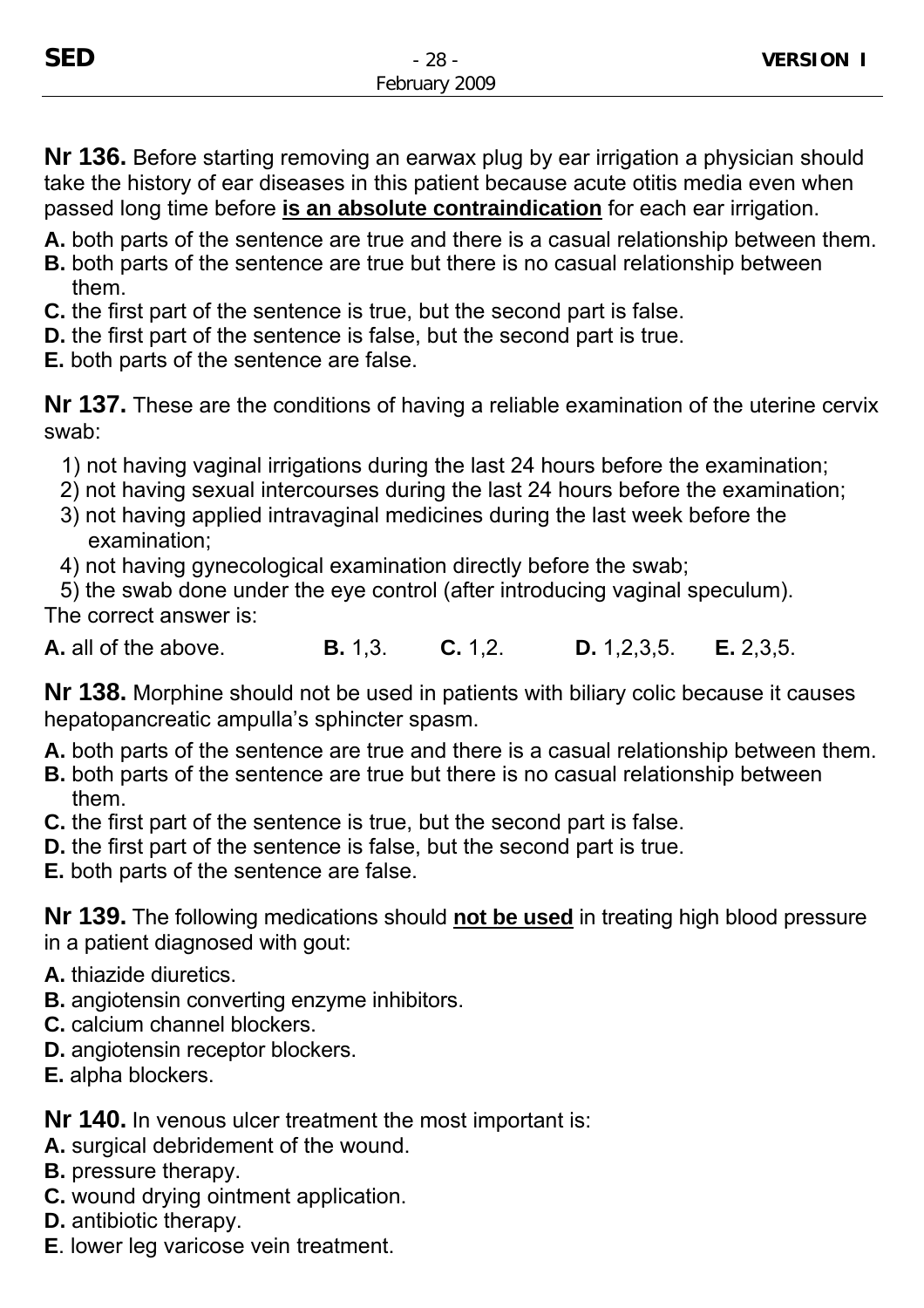**Nr 141.** In a ten-year-old boy allergic to beta-lactam antibiotics examination shows high fever, tonsillar exudation, submandibular lymph node enlargement, the lack of catarrhal symptoms. As the first choice of treatment the following medication should be administered:

- **A.** cefuroxime.
- **B.** clarithromycin.
- **C.** co-trimoxazole.
- **D.** doksycycline.
- **E.** ciprofloxacin.

**Nr 142.** The lack of verbal reaction, regardless prompting and commands, is called:

- **A.** mutism.
- **B.** stupor.
- **C.** catatonia.
- **D.** Ganser's syndrome.
- **E.** Parkinson's syndrome.

**Nr 143.** Derailment is characteristic of:

- **A.** depression.
- **B.** schizophrenia.
- **C.** autism.
- **D.** obsessive-compulsive syndrome.
- **E.** neurasthenia.

**Nr 144.** Wishful transformation of experiences and behavior caused by expectations and hope is called:

- **A.** hyperthymia.
- **B.** anxiety.
- **C.** catathymia.
- **D.** dysthymia.
- **E.** euthymia.

**Nr 145.** The consequences of alcohol dependence include all the mentioned, **except:**

- **A.** alcohol depression.
- **B.** Parkinson's syndrome.
- **C.** Wernicke-Korsakoff syndrome.
- **D.** persistent alcohol halucinosis.
- **E.** alcohol paranoia.

**Nr 146.** In which method of the therapy of opiates dependence the opioid receptors antagonism is the main mechanism of action:

- **A.** rehabilitation from the dependence.
- **B.** psychotherapy.
- **C.** substitution therapy.
- **D.** detoxication.
- **E.** all of above mentioned.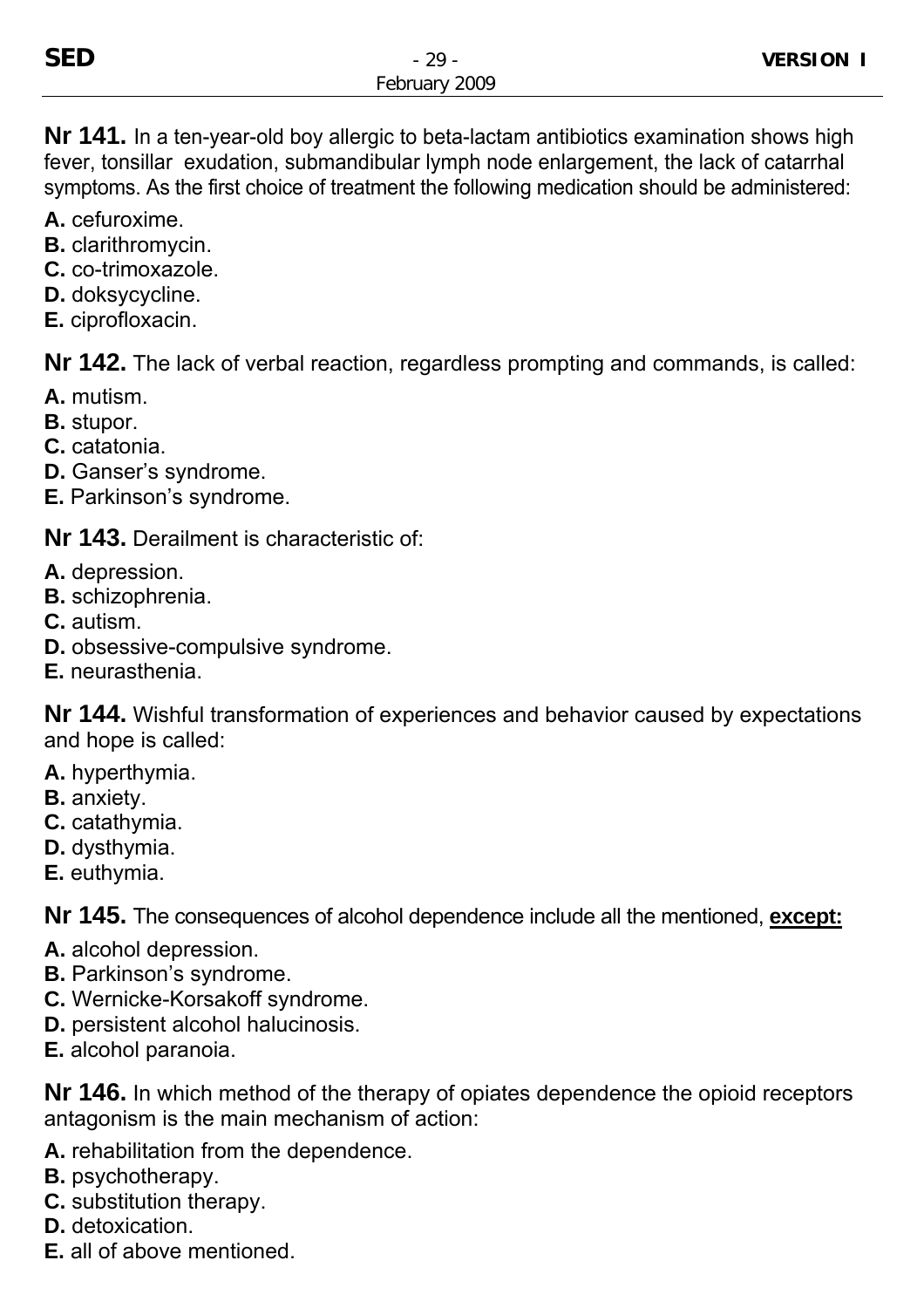**Nr 147.** The group of "4 A" symptoms of schizophrenia by E. Bleuler **does not include**:

- **A.** Autism.
- **B.** Affect disturbances.
- **C.** Ambivalence.
- **D.** Association disturbances.
- **E.** Amnesia.

**Nr 148.** The characteristic symptoms of depression **do not include**:

- **A.** lowering of mood.
- **B.** psychomotor slowdown.
- **C.** disturbances of biological rhythms.
- **D.** visual hallucinations.
- **E.** anxiety.

**Nr 149.** The intense anxiety in specific situations or during contacts is characteristic of:

- **A.** generalized anxiety disorder.
- **B.** obsessive-compulsive syndrome.
- **C.** phobias.
- **D.** depression.
- **E.** autism.

**Nr 150.** The complex or simple activities characterized by the urge or irresistible need to perform are called:

- **A.** compulsions.
- **B.** obsessions.
- **C.** stereotypy.
- **D.** manierisms.
- **E.** catalepsia.

**Nr 151.** The features characteristic of the old age are all mentioned below **except**:

- **A.** the reduced need for care.
- **B.** the loss of interests.
- **C.** the aversion to intrapersonal contacts.
- **D.** psychomotor slowdown.
- **E.** more frequent disturbances of sleep.

**Nr 152.** The most characteristic feature of all anxiolytics is the efficacy against the following kind of symptoms:

- **A.** somatic.
- **B.** anxiety.
- **C.** insomnia.
- **D.** depression.
- **E.** disturbances of behavior.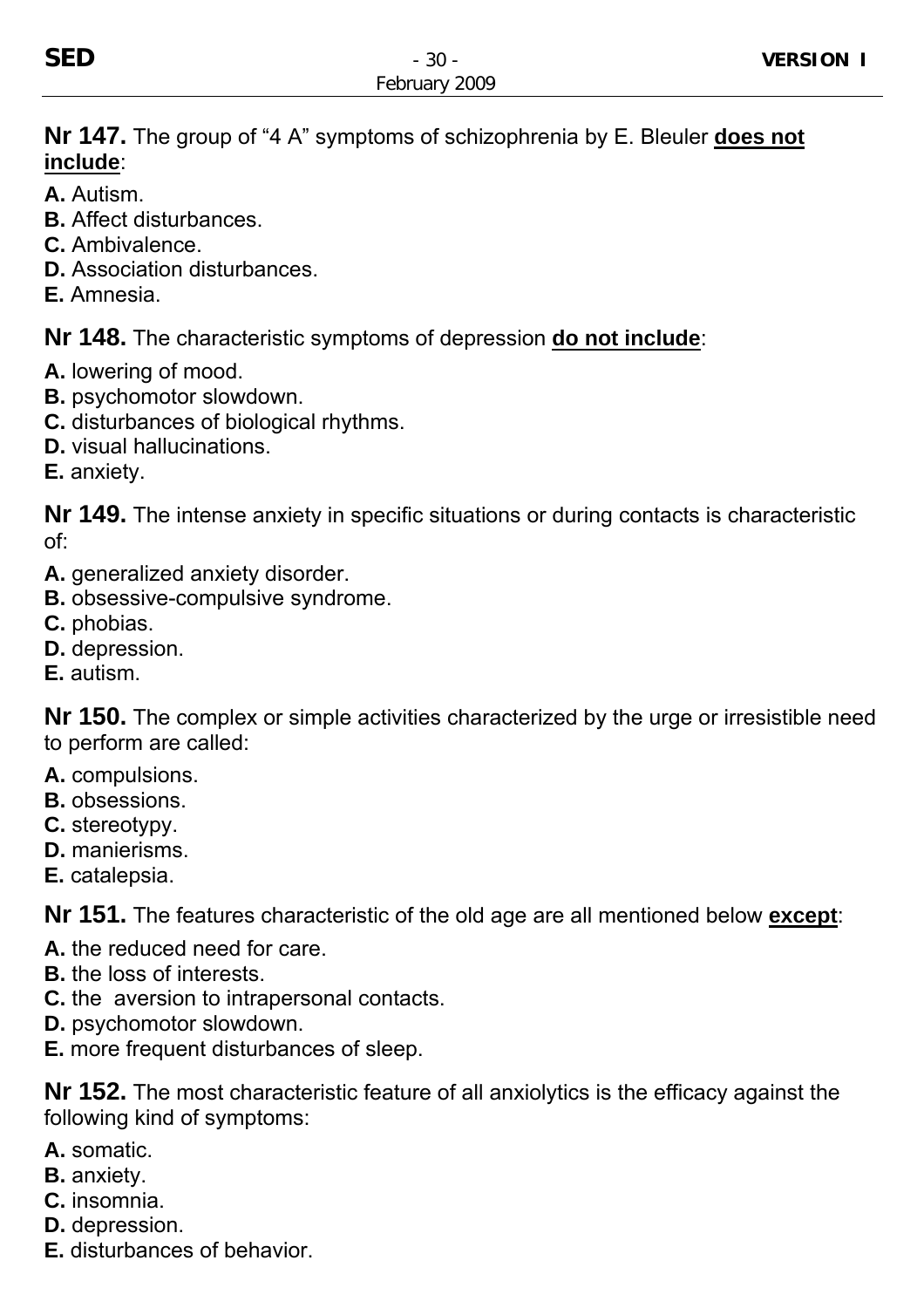**Nr 153.** The majority of antipsychotics possess the property of:

- **A.** 5HT receptors agonism.
- **B.** 5HT receptors antagonism.
- **C.** D receptors agonism.
- **D.** D receptors antagonism.

**E.** all mentioned mechanisms are typical of all antipsychotics.

**Nr 154.** The mean daily dose of olanzapine in the treatment of schizophrenia, is:

- **A.** 1-2 mg.
- **B.** 5-6 mg.
- **C.** 10-20 mg.
- **D.** 30-50 mg.
- **E.** 50-100 mg.

**Nr 155.** The inability to sit still as the side-effect of the antipsychotics, is called:

- **A.** catatonia.
- **B.** akathisia.
- **C.** akinesia.
- **D.** anhedonia.
- **E.** alexia.

**Nr 156.** Which of the statements referring to subdural hematoma are true?

- 1) it is the most common intracranial bleeding following a head trauma.
- 2) it occurs by tearing the bridging veins.
- 3) subdural hematoma can occur in patients without skull fractures.
- 4) subdural hematomas are accompanied by characteristic clinical picture: initial loss of consciousness, regaining of consciousness which lasts for minutes or hours, and finally again neurological disturbances due to raising intracranial pressure.
- 5) neurological examination and observation qualify for surgical treatment because the clinical symptoms of raising intracranial pressure are very characteristic.

The correct answer is:

**A.** 1,2,3. **B.** 2,3,4. **C.** 3,4,5. **D.** 1,3,4. **E.** 2,4,5.

**Nr 157.** While sorting and prioritizing the victims of a mass casualty incident with the use of START system, a 9-year-old child respirating at 12 breaths/min, not responding to commands and without palpable pulse on radial artery should be triaged with:

- **A.** yellow code. **D.** black code.
- 

- 
- **C.** red code.
- **B.** green code. **E.** START system should not be used in this case.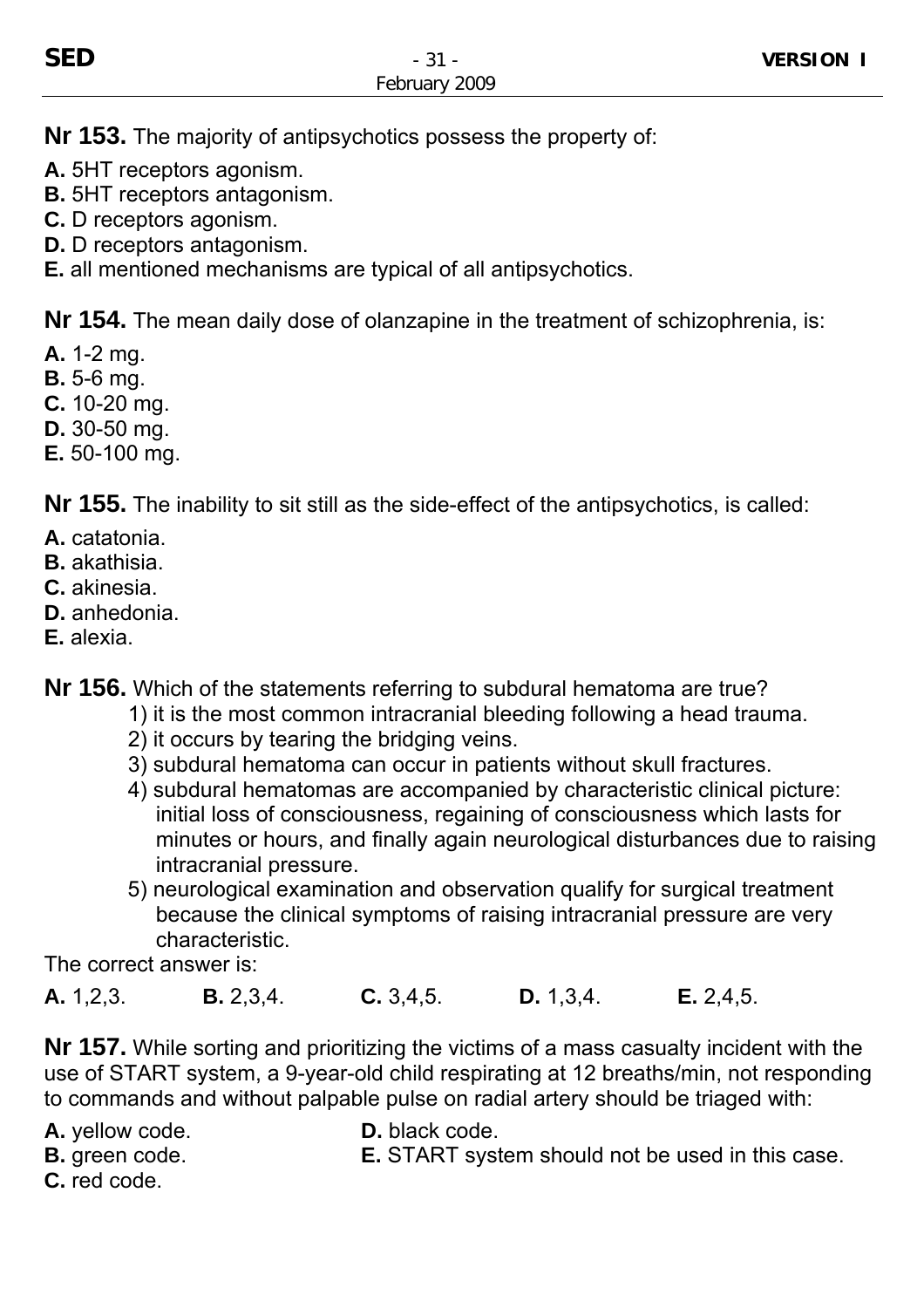**Nr 158.** Which of the following actions are in the right order and are included in the basic life support algorithm?

- 1) precordial thump, airway access, circulation evaluation and heart compression, breath evaluation and ventilation;
- 2) airway access, breath evaluation and ventilation, circulation evaluation and external heart compression;
- 3) breath evaluation and ventilation, airway access, circulation evaluation and external heart compression;
- 4) circulation evaluation and external heart compression, airway access, breath evaluation and ventilation;
- 5) epinephrine administration, airway access, breath evaluation and ventilation, external heart compression.

The correct answer is:

**A.** 1,3. **B.** 2,4. **C.** 3,5. **D.** 4,5. **E.** 2.

**Nr 159.** The haemorrhagic shock is a hypovolemic shock which is accompanied by the following clinical symptoms:

- **A.** pale skin, bradycardia, bradypnoea, hypotension.
- **B.** pale skin, tachycardia, tachypnoea, hypotension, clammy skin.
- **C.** pale skin, bradycardia, bradypnoea, hypertension.
- **D.** pale skin, tachycardia, tachypnoea, hypertension, rising levels of catecholamines in blood plasma.
- **E.** pale skin, tachycardia, bradypnoea, hypotension, falling levels of catecholamines in blood plasma.

**Nr 160.** An airway blockage in an infant due to a foreign body aspiration is, according to the European Resuscitation Council guidelines, an indication for the following actions:

- **A.** 5 back blows between the shoulder blades following by 5 chest thrusts with 2 fingers on the spot, typical for infants.
- **B.** hold the baby by legs, raise it and give 5 back blows.
- **C.** try to get out the foreign body out of the upper respiratory tract with your fingers.
- **D.** use only chest thrusts.
- **E.** all the answers are wrong.

**Nr 161.** Which of the following are causes of consciousness disorders as a result of metabolic coma:

**A.** alcohol ingestion.

- **B.** drug overdose.
- **C.** hypoglycemia.
- **D.** hyperglycemia.
- **E.** all the answers are correct.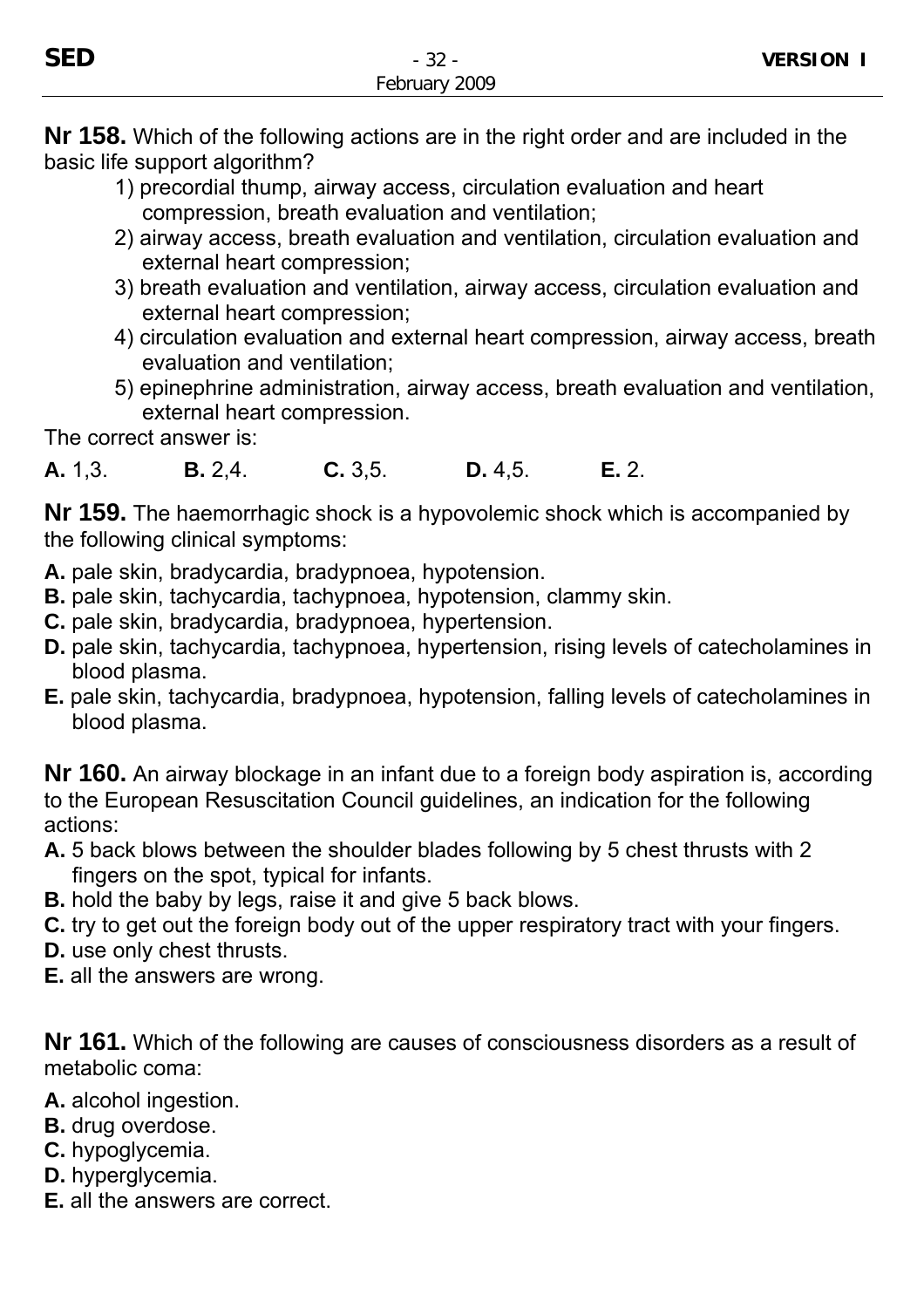**Nr 162.** In a chest trauma, the following injuries are life threatening:

1) heart contusion;

2) lung contusion;

3) cardiac tamponade;

4) tension pneumothorax;

5) esophageal rupture.

The correct answer is:

**A.** 1,2. **B.** 3,4. **C.** 2,5. **D.** 1,5. **E.** all of the above.

**Nr 163.** The correct ratio of chest compression to ventilation in adults, according to the European Resuscitation Council guidelines, is:

**A.** 30:2.

**B.** 15:2.

**C.** 5:2.

**D.** 15:1.

**E.** depends on the cause of circulatory failure.

**Nr 164.** The syndrome of clinical symptoms characterizing the condition called syncope is:

**A.** short-term loss of consciousness, hypotension, pale skin, loss of muscle tone.

**B.** short-term loss of consciousness, hypertension, pale skin, loss of muscle tone.

- **C.** short-term loss of consciousness, hypotension, pale skin, muscle twitching.
- **D.** no loss of consciousness, tachycardia, pale skin, loss of muscle tone.
- **E.** short-term loss of consciousness, hypertension, red color of the face skin, loss of muscle tone.

**Nr 165.** Which symptom **is not characteristic** of the anaphylactic shock:

**B.** falling blood pressure. **E.** non palpable pulse.

**A.** itching. **D.** euphoria.

**C.** whizzing in larynx.

**Nr 166.** In the basic life support (BLS) a very important step is non-instrumental airway management that should be achieved by:

**A.** head-tilt maneuver.

- **B.** head-tilt/ chin-lift maneuver.
- **C.** Jaw–trust maneuver.
- **D.** Sellick maneuver.
- **E.** none of the above.

**Nr 167.** Instrumental airway management (intubation) during transport to hospital, is indicated in patients with the score in Glasgow Coma Scale of:

- 
- 

**A.** 15 points. **D.** 8 – 15 points

**C.** 3 – 7 points.

**B.** 1 point. **E.** the answers B and C are correct.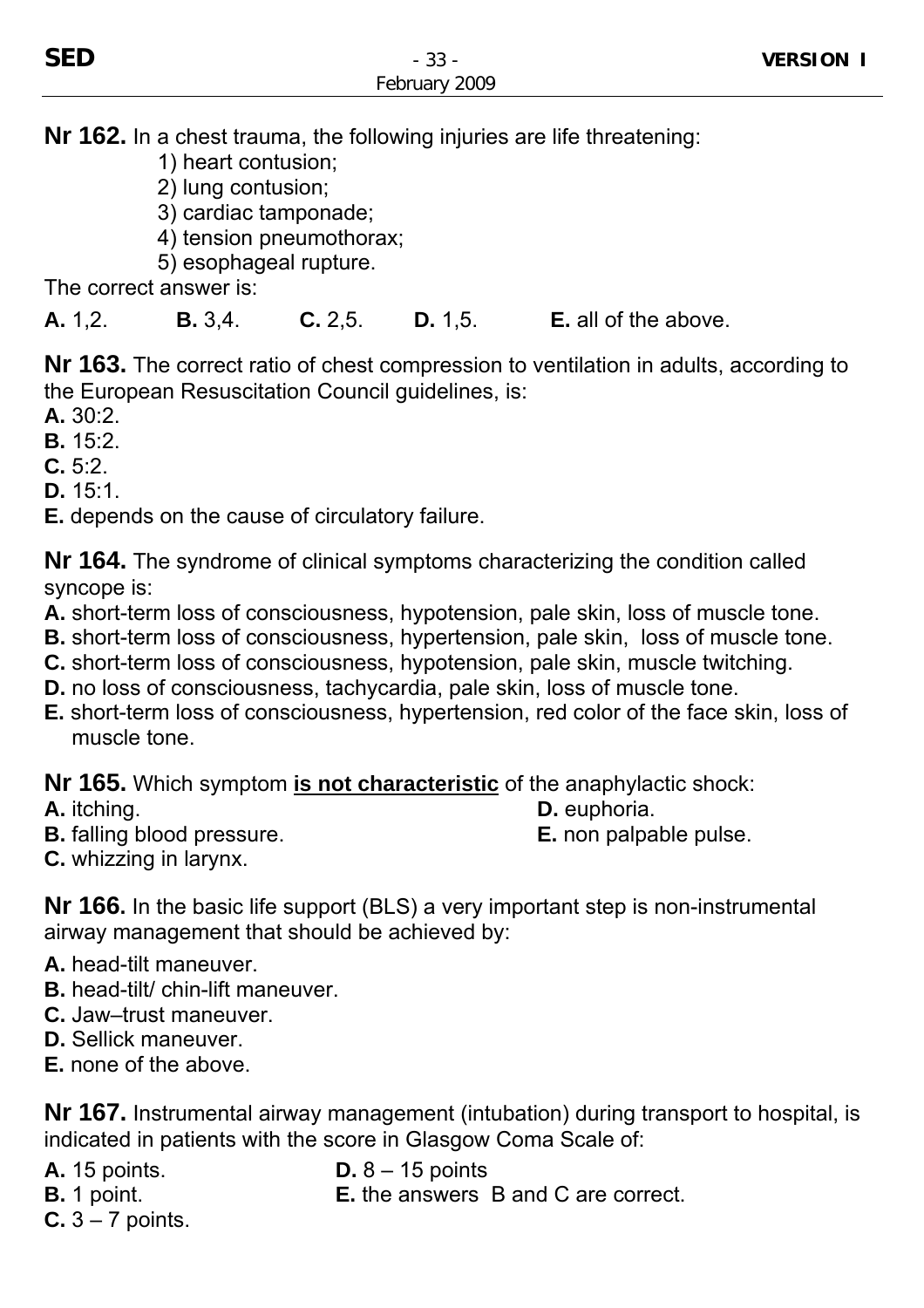| <b>SED</b> | - 34 -        | <b>VERSION</b> <i>I</i> |
|------------|---------------|-------------------------|
|            | February 2009 |                         |

**Nr 168.** Which of the following treatments **may not be used** in patients with CNS injuries during the prehospital management?

**B.** 0.9% solution of NaCl. **E.** dobutamine.

**A.** oxygen. **D.** dopamine.

**C.** glucose.

**Nr 169.** The symptom or sign which can indicate the immediate risk of cardiac arrest during hypovolemic shock is:

**B.** bradycardia. **E.** anxiety.

**A.** tachycardia. **D.** loss of consciousness.

**C.** hypotension.

- **Nr 170.** Choose the true statement referring to electrical cardioversion:
- **A.** Cardioversion is indicated in every tachycardia with wide QRS complex.
- **B.** The discharge must be synchronized with T wave.
- **C.** The energy of first discharge in tachycardia with wide QRS complex should be 120- 150 J in the case of biphasic cardioverter.
- **D.** The energy of the first discharge in paroxysmal supraventricular tachycardia should be 150-200 J in the case of monophasic cardioverter.
- **E.** Cardioversion should always be preceded by general analgesia.

**Nr 171.** Magnesium sulphate is indicated in advanced resuscitation of a 55-year-old man in the presence of:

- 1) ventricular fibrillation resistant to defibrillation when hypomagnesemia is suspected;
- 2) every ventricular tachycardia;
- 3) digoxin intoxication;
- 4) Torsade de pointes;
- 5) verapamil intoxication.

The correct answer is:

**A.** 1,3,4. **B.** 1,2,3. **C.** 3,4,5. **D.** 2,3,4. **E.** 1,3,5.

**Nr 172.** Which of the following drugs cannot be administered intratracheally during cardio-pulmonary resuscitation:

**A.** adrenaline. **D.** atropine.

**B.** amiodarone. **E.** naloxone.

**C.** lidocaine.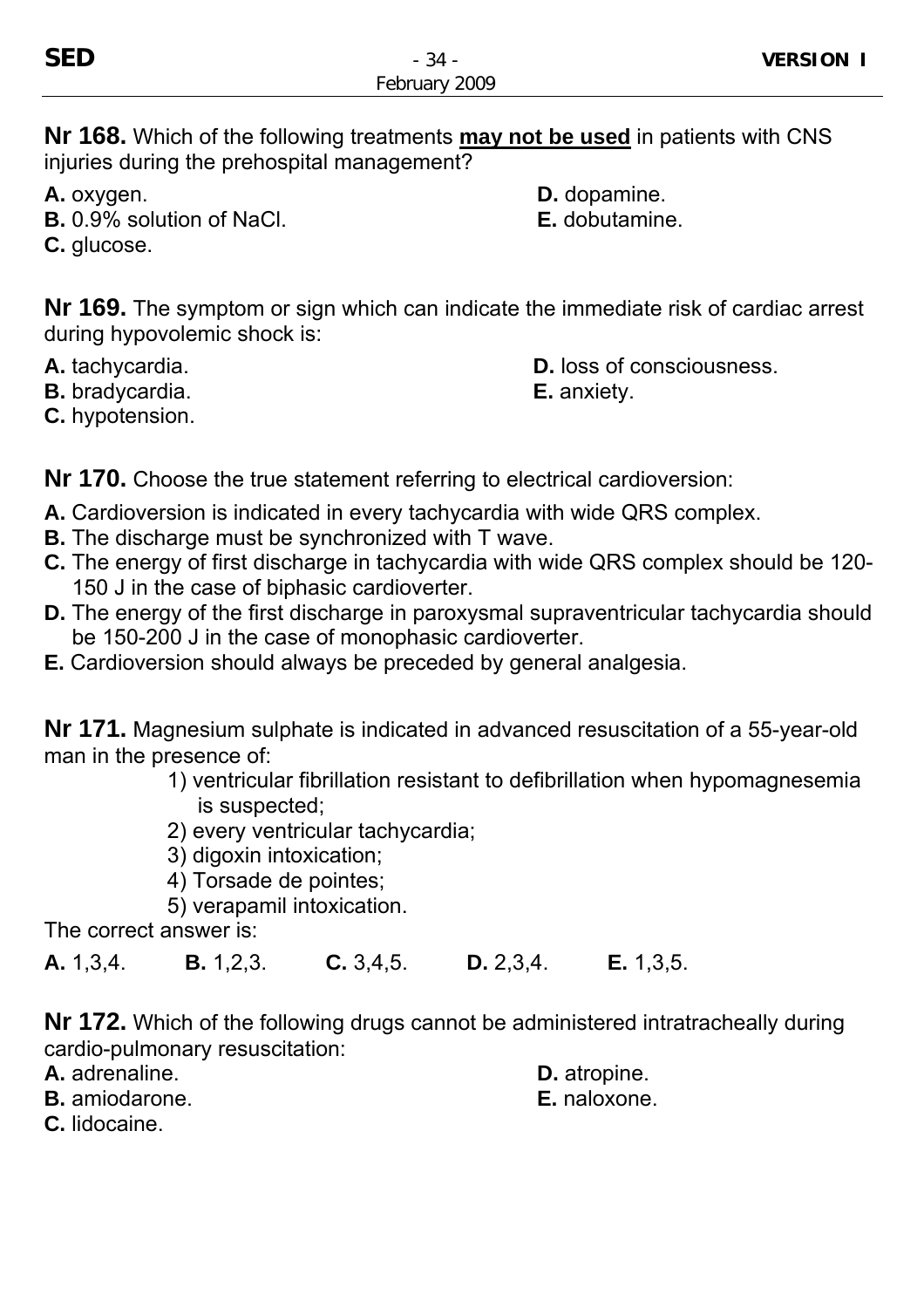| <b>SED</b> | ∩г<br>. სე. - | <b>VERSION</b> |  |
|------------|---------------|----------------|--|
|            | February 2009 |                |  |
|            |               |                |  |

**Nr 173.** In a patient with blunt abdominal trauma and a spleen rupture suspected, the loss of about 40% of blood volume will result in:

- **A.** drop in blood pressure.
- **B.** increase in capillary refill time.
- **C.** increase in heart rate.
- **D.** consciousness disturbances.
- **E.** all of the above.

**Nr 174.** A 22-year-old patient with head injury opens the eyes to a verbal command, localizes painful stimuli and responds with incomprehensible speech. The Glasgow Coma Scale score of this patient is:

- 
- **B.** 8 points. **E.** 14 points.
- **C.** 10 points.

**Nr 175.** The most probable mechanism of cardiac arrest in a patient injured by a lightning strike is:

- **A.** ventricular fibrillation.
- **B.** ventricular flutter.
- **C.** ventricular tachycardia without pulse.
- **D.** mechanical injury of the heart.
- **E.** asystole.

**Nr 176.** Who, according to the Polish Medical Code of Ethics, is entitled to decide on the cessation of reanimation?

- **A.** the legal advisor.
- **B.** the medical court.
- **C.** the physician.
- **D.** the nurse.
- **E.** the advisory council.

**Nr 177.** Is a physician, according to the Polish Medical Code of Ethics (MCE), allowed to release medical secrecy if the patient agrees?

- **A.** no.
- **B.** there is no appropriate regulation in MCE.
- **C.** yes.
- **D.** only at the court.
- **E.** medical secrecy is unconditional.

**Nr 178.** What kind of risk, according to the Polish Medical Code of Ethics, is acceptable in therapeutic experiments?

**A.** minimal. **B.** maximal. **C.** proportional. **D.** medium. **E.** any.

**A.** 6 points. **D.** 12 points.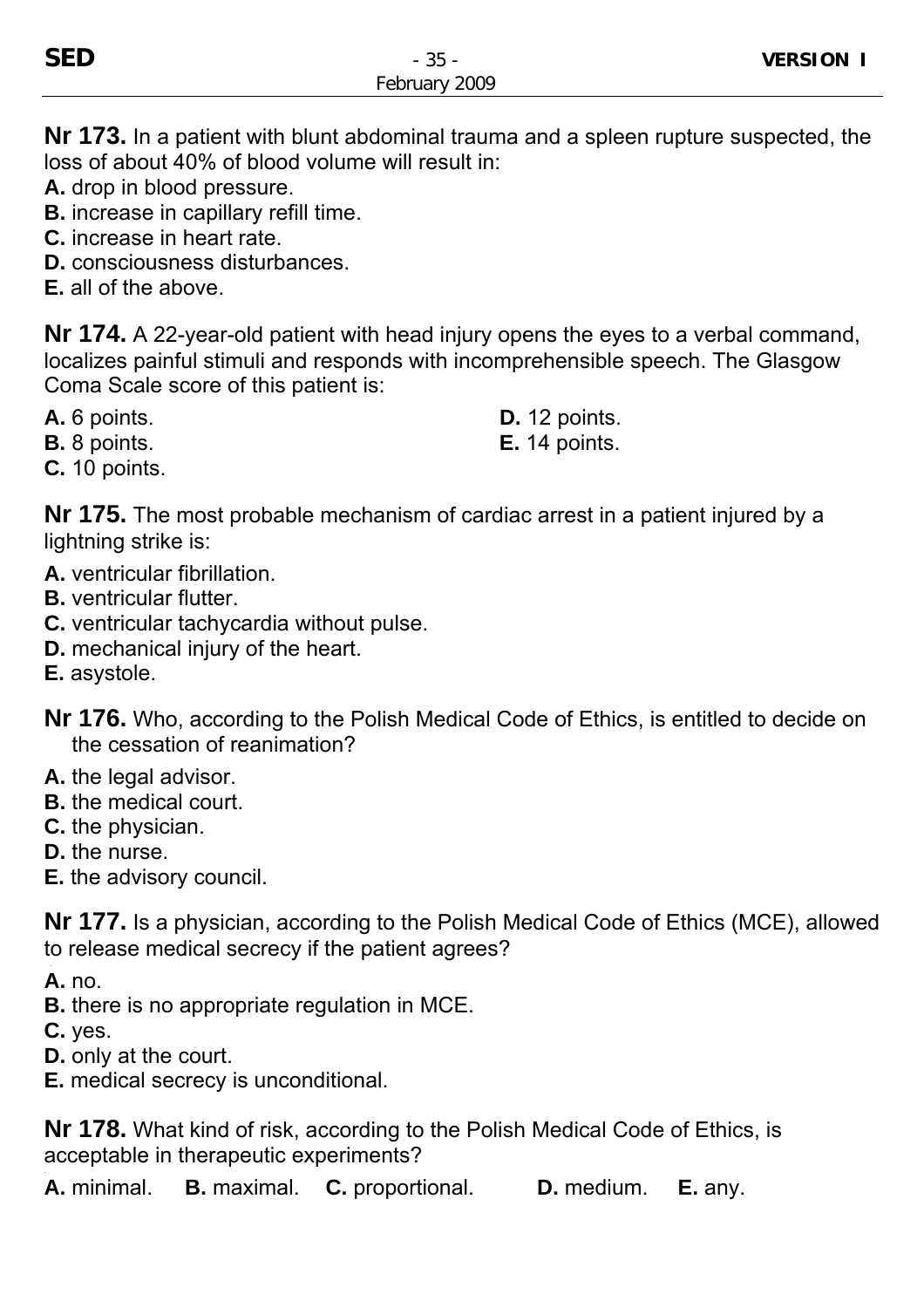**Nr 179.** Is it allowed, according to the Polish Medical Code of Ethics, to perform a medical experiment involving people without supervision of a physician:

**A.** yes.

**B.** only when under the supervision of a pharmacologist.

**C.** only in extraordinary situations.

**D.** no.

**E.** there is no appropriate regulation.

**Nr 180.** A major and non-incapacitated person's objection to taking their cells, organs or tissues after their death (transplantation ex mortuo) may be declared earlier in the following forms:

1) a declaration of the objection made to the Central Register of Objections;

- 2) a written declaration with personal signature;
- 3) a declaration of the objection to the Central Register of Donors and Recipients;
- 4) presumed;
- 5) an oral declaration made in the presence of 2 witnesses who confirm it in writing.

The correct answer is:

**A.** 1,2,5. **B.** 1,2,4. **C.** 3,4,5. **D.** 1,4,5. **E.** 2,4,5.

**Nr 181.** A physician is not allowed to transfuse blood to an unconscious person who is a Jehovah witness when:

- 1) the patient has opposed to blood transfusion in pen when he/she was conscious;
- 2) the physician knows that the patient is a Jehovah witness;
- 3) a personally signed and clear written objection to blood transfusion has been found with the patient;
- 4) the patient orally objected to blood transfusion in the presence of witnesses when he/she was conscious;

5) the closest family opposes to blood transfusion.

The correct answer is:

**A.** 1,3,4. **B.** 1,2,5. **C.** 1,3,5. **D.** 2,3,5. **E.** 1,4,5.

**Nr 182.** A compulsory take of blood is allowed from:

- 1) a suspicious person;
- 2) a suspected person;
- 3) an accused person;
- 4) a person sentenced to imprisonment;
- 5) a mentally ill person or one with mental disorders.

The correct answer is:

**A.** 1,3,4. **B.** 2,3,4. **C.** 3,4,5. **D.** 1,3,5. **E.** 1,4,5.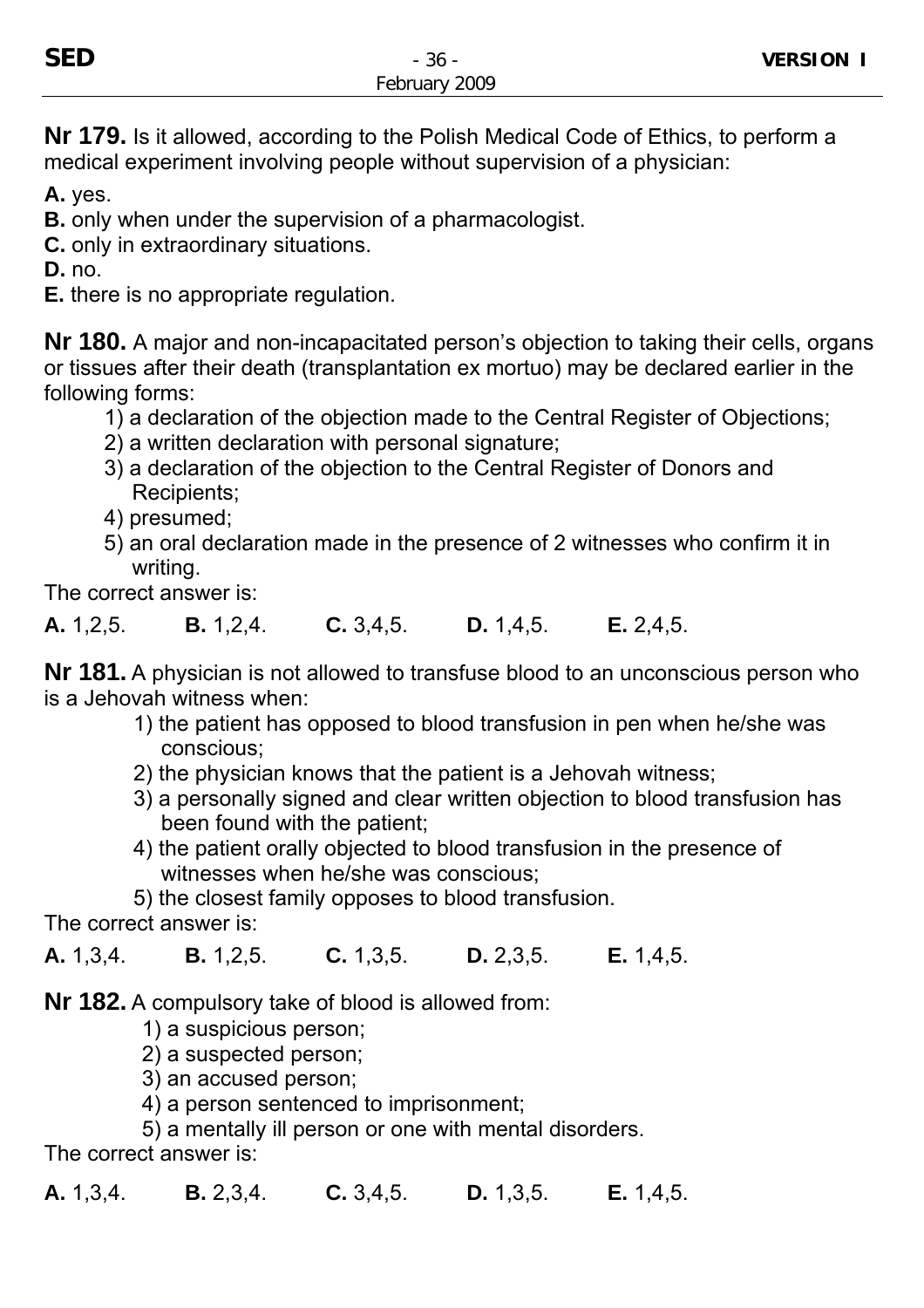**Nr 183.** A physician is allowed to change or extend the range of an operation when performing it if:

- 1) before the operation the patient gave consent to a possible change or extension of it;
- 2) according to the doctor the change or extension is good for the patient;
- 3) the patient has not been asked for his/her consent to a possible change or extension but not changing or extending it may expose the patient to a risk of death or serious body or health damage;
- 4) the patient opposed to change or extension but not changing or extending it may lead to patient's death;
- 5) the procedure is being performed in a major patient who was unconscious even before the operation.

The correct answer is:

**A.** 1,3,5. **B.** 2,3,5. **C.** 1,2,5. **D.** 3,4,5. **E.** 1,2,3.

**Nr 184.** A consent to include a person having unlimited legal capacity who is not capable to consciously give his/her opinion into a medical experiment may be declared:

- 1) in case of research experiment by a tutelary court;
- 2) in case of therapeutic experiment by his/her spouse or another closest person;
- 3) in case of therapeutic experiment by a tutelary court;
- 4) in such person any research experiment is not allowed;
- 5) in such situation a decision is made by an investigator taking into account the necessity of developing medical knowledge.

The correct answer is:

**A.** 1,5. **B.** 2,5. **C.** 3,4. **D.** 2,4. **E.** 1,2.

**Nr 185.** A medical court may punish a physician with the following penalties:

- 1) reprimand;
- 2) confiscation of the things used during the offence;
- 3) a fine to be paid to the appropriate regional chamber of physicians and dentists;
- 4) suspension from the right to practice the profession for the time of 6 months to 3 years;

5) limitation of freedom for the time of 1 month to 12 months. The correct answer is:

| A. 1,4. | B. 2, 3. | C. 3, 5. | D. 2, 5. | E. 2,4. |
|---------|----------|----------|----------|---------|
|         |          |          |          |         |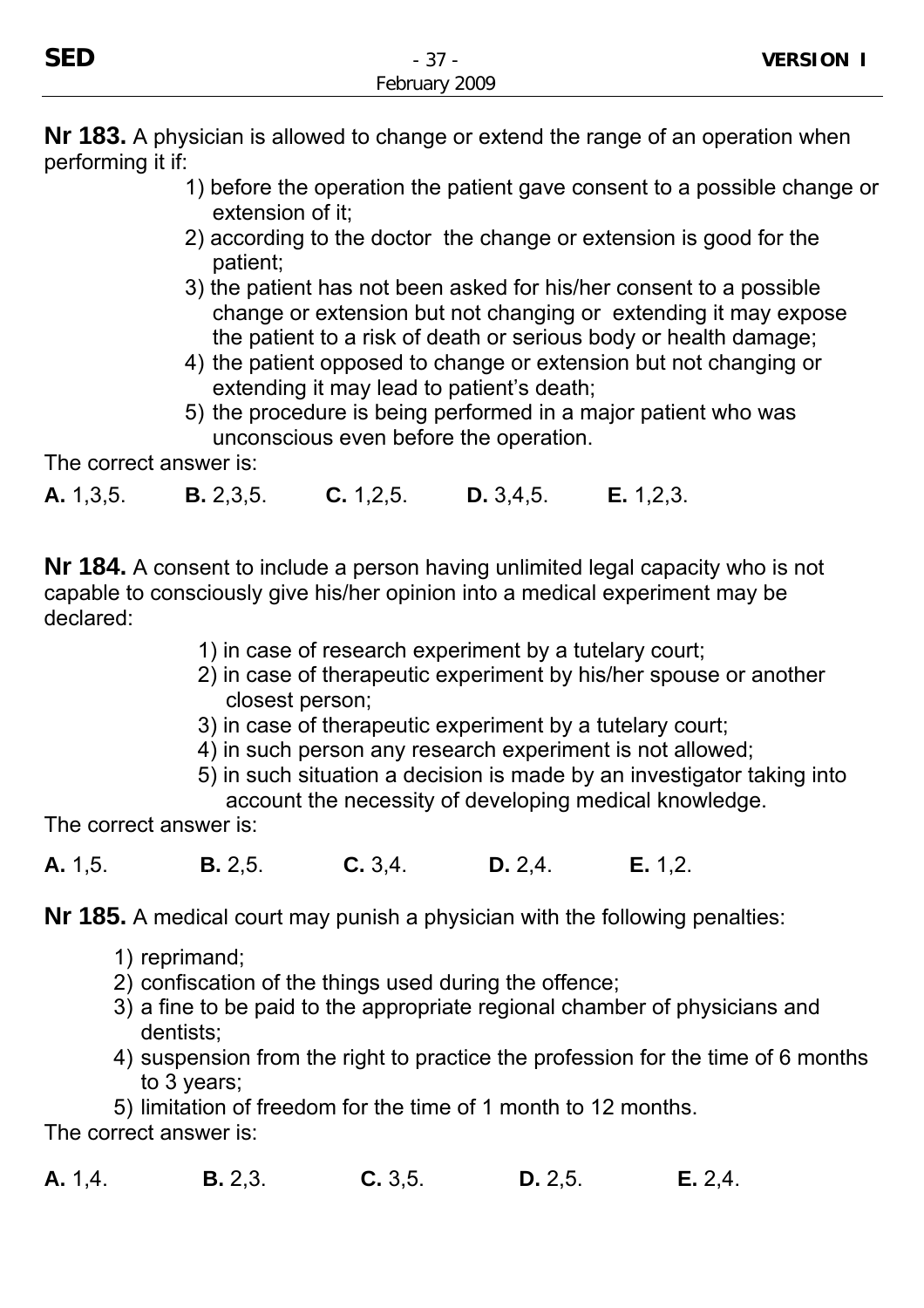**Nr 186.** Occupational diseases are the ones listed in the register of occupational diseases which have been caused by the action of health damaging factors occurring in the work environment, or by the manner of doing work. The Council of Ministers decree on occupational diseases **does not list**:

- **A.** silicosis.
- **B.** bronchial asthma.
- **C.** hay fever.
- **D.** cardiac infarct.
- **E.** vibration syndrome.

**Nr 187.** In the procedure of establishing the entitlement to benefits from farmers social insurance medical statements confirming the following are not issued:

- **A.** temporary incapacity to work lasting more than 180 days.
- **B**. permanent or temporary complete incapacity to do farm work.
- **C.** disability degree.
- **D.** one and only indemnity in case of permanent or long-lasting health damage or death as a result of a farm work accident or farm occupational disease.
- **E.** advisability of training for a new occupation because of permanent incapacity to do farm work.

**Nr 188.** In accordance with the Combatants and some persons who are the victims of the war repressions and of the post-war period Act their incapacity to work connected to their being in forced exile or deportation to the USSR is considered as the work incapacity resulting from injuries, contusions or diseases related to those circumstances. The statements about that work incapacity and its connection with being in forced exile or deportation to the USSR are issued by:

- **A.** the voivodship and territorial medical boards subject to the Ministry of Internal Affairs and Administration.
- **B.** the local and regional army medical boards.
- **C.** SIF certifying doctors and medical boards.
- **D.** ASIF expert doctors and medical boards.
- **E.** the district and voivodship teams who issue statements about the disability.

**Nr 189.** In accordance with the clause 122, point 1 of the Law on Road Traffic Act the persons who want to obtain the qualifications to drive motor transportation vehicles and the persons who have obtained those qualifications have to undergo medical examinations which aim at stating the presence or absence of medical contraindications against them driving vehicles. Those examinations are carried out by:

- **A.** SIF certifying doctors and medical boards.
- **B.** ASIF expert doctors and medical boards.
- **C.** teams who certify disability.
- **D.** the doctors authorized to issue statements about the presence or absence of medical contraindications against driving vehicles.
- **E.** family doctors.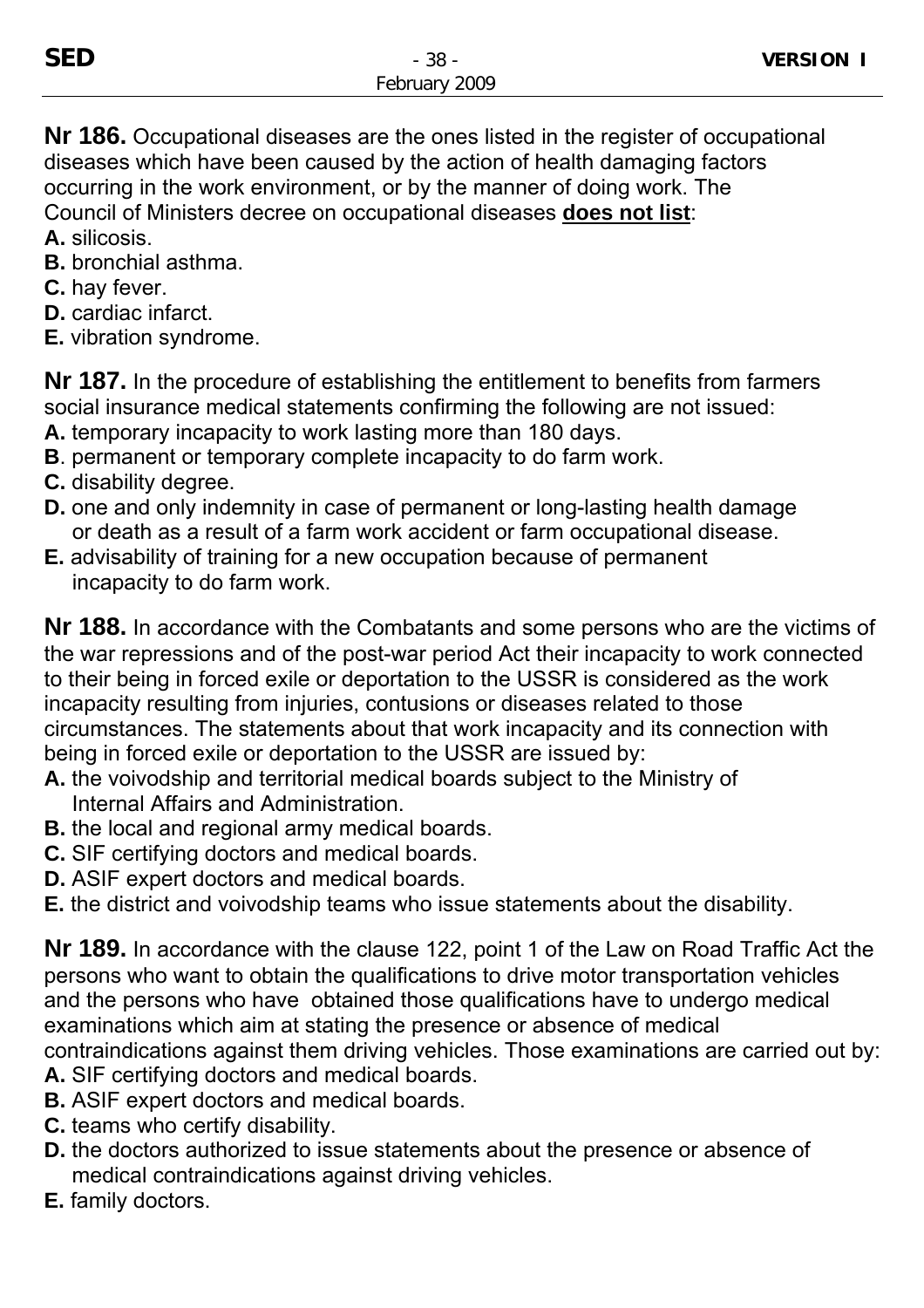**Nr 190.** Sickness allowance from the Sickness Fund has to be paid out during the period of temporary incapacity to work caused by sickness. An insured person who performs his/her job during the stated temporary incapacity to work or makes use of the sick leave in the way that is inconsistent with doctor's orders included in it:

**A.** receives 20 per cent of the basic allowance amount.

- **B.** receives 40 per cent of the basic allowance amount.
- **C.** receives 50 per cent of the basic allowance amount.
- **D.** receives 75 per cent of the basic allowance amount.

**E.** loses the entitlement to sickness allowance for the whole period of the sick leave.

**Nr 191.** If temporary incapacity to work:

- occurs during pregnancy,
- has occurred as a result of undergoing necessary medical examinations for prospective cell, tissue and organ donors, or collecting cells, tissues and organs,
- has occurred as a result of an accident on the way to/from work,
- has occurred as a result of an accident at work or occupational disease, the monthly sickness allowance amounts to:
- **A.** 40 per cent of the basic allowance amount.
- **B.** 50 per cent of the basic allowance amount.
- **C.** 70 per cent of the basic allowance amount.
- **D.** 80 per cent of the basic allowance amount.
- **E.** 100 per cent of the basic allowance amount.

**Nr 192.** ASIF expert doctors and medical boards **do not issue** statements about:

- **A.** complete incapacity to do farm work.
- **B.** temporary incapacity to work for more that 180 days.
- **C.** inability to live unassisted.
- **D.** disability degree.
- **E.** advisability of training for a new occupation because of permanent complete incapacity to do farm work.

**Nr 193.** The actions within the second phase of prophylaxis cover the following:

- 1) active counselling;
- 2) dispanserization;
- 3) preventive vaccination;
- 4) health checks;
- 5) cancer prevention;
- 6) the epidemiological surveillance of food production.

The correct answer is:

**A.** 1,3. **B.** 2,3,4. **C.** 4,5,6. **D.** 2,3,5,6. **E.** 1,2,4,5.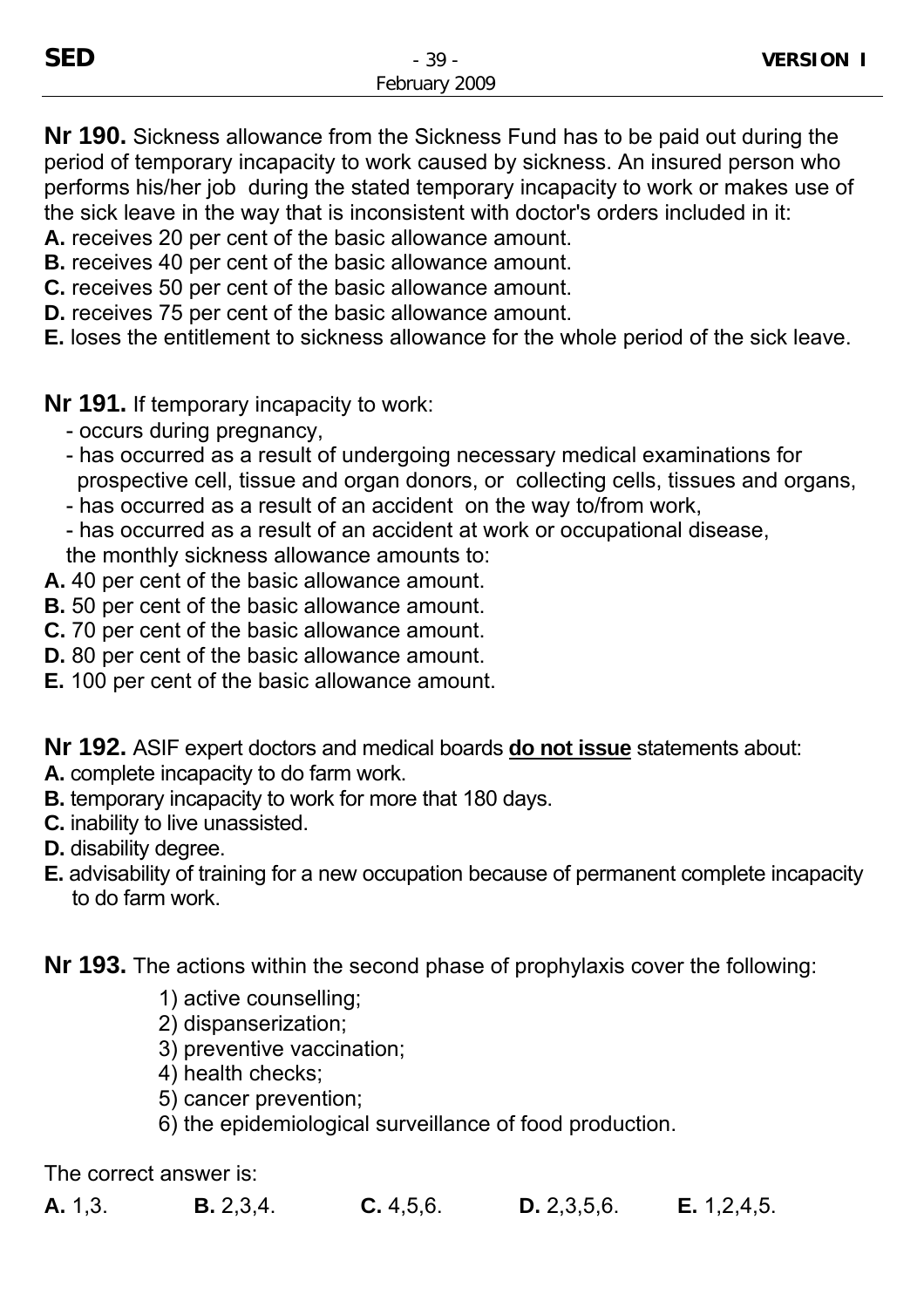| <b>VERSION I</b> |  |
|------------------|--|
|------------------|--|

**Nr 194**. The positive measures of the state of health are:

1) mortality; 2) female fertility;

3) death rates;

4) birth rates;

5) mortality rates;

6) expected life span.

The correct answer is:

#### **A.** 1,2. **B.** 2,3,4. **C.** 2,4,6. **D.** 3,4,5. **E.** 1,5,6.

**Nr 195.** Which of the following are responsible for the creation of the State health policy:

1) government ministries;

2) administration;

3) local self-governments;

4) National Health Service;

5) staff of the health care system;

6) society.

The correct answer is:

**A.** 1. **B.** 1,2,5. **C.** 1,3,4,5. **D.** 3,4,5.6. **E.** all of the above.

**Nr 196.** The health insurance is based on general principles expressing the basic assumptions of the system, i.e.:

1) social solidarity;

2) self-government;

3) the right to free choice of service providers;

4) the provision for free access to health services;

5) self-financing;

6) economic efficiency;

7) the state warrants.

The correct answer is:

**A.** 1,2,4. **B.** 1,3,4,7. **C.** 2,3,4,6. **D.** 1,2,3,4.7. **E.** all of the above.

**Nr 197.** The health service is the activity promoting the maintenance, saving, restoration and improvement of health associated with:

1) medical examination and advice;

2) treatment;

3) care of healthy child;

4) diagnostic test;

5) palliative care;

6) therapeutic rehabilitation;

7) making decisions and expressing opinions concerning health status. The correct answer is:

**A.** 1,2,3. **B.** 1,2,3,4. **C.** 2,3,4,5,6. **D.** 1,2,3,6,7. **E.** all of the above.